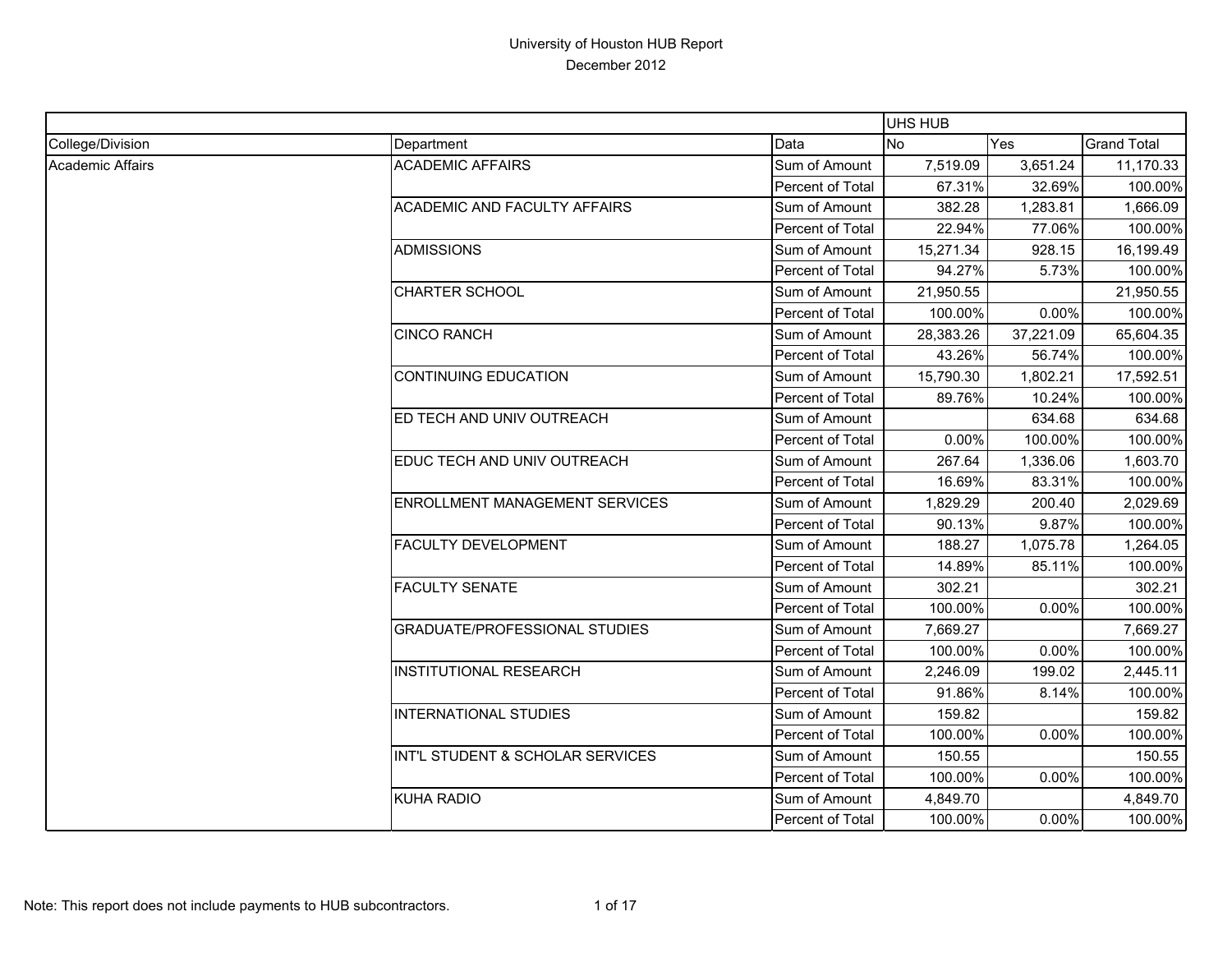|                                   |                                      |                         | UHS HUB    |            |                    |
|-----------------------------------|--------------------------------------|-------------------------|------------|------------|--------------------|
| College/Division                  | Department                           | Data                    | No         | Yes        | <b>Grand Total</b> |
| Academic Affairs                  | <b>KUHF RADIO</b>                    | Sum of Amount           | 57,583.89  | 3,003.83   | 60,587.72          |
|                                   |                                      | Percent of Total        | 95.04%     | 4.96%      | 100.00%            |
|                                   | LEARNING & ASSESSMENT SERVICES       | Sum of Amount           | 5,040.42   | 495.00     | 5,535.42           |
|                                   |                                      | Percent of Total        | 91.06%     | 8.94%      | 100.00%            |
|                                   | LEARNING SUPPORT SERVICES            | Sum of Amount           | 531.00     | 361.49     | 892.49             |
|                                   |                                      | Percent of Total        | 59.50%     | 40.50%     | 100.00%            |
|                                   | REGISTRATION AND ACADEMIC RECO       | Sum of Amount           | 2,963.17   | 453.17     | 3,416.34           |
|                                   |                                      | Percent of Total        | 86.74%     | 13.26%     | 100.00%            |
|                                   | SCHOLARSHIPS AND FINANCIAL AID       | Sum of Amount           | 28,847.91  | 202.13     | 29,050.04          |
|                                   |                                      | Percent of Total        | 99.30%     | 0.70%      | 100.00%            |
|                                   | TV PUBLIC BROADCASTING               | Sum of Amount           | 55,353.96  | 2,892.63   | 58,246.59          |
|                                   |                                      | <b>Percent of Total</b> | 95.03%     | 4.97%      | 100.00%            |
|                                   | UH OFF-CAMPUS SUPPORT                | Sum of Amount           | 1,012.81   | 1,882.47   | 2,895.28           |
|                                   |                                      | Percent of Total        | 34.98%     | 65.02%     | 100.00%            |
|                                   | UH SUGAR LAND                        | Sum of Amount           | 44,030.01  | 16,981.34  | 61,011.35          |
|                                   |                                      | Percent of Total        | 72.17%     | 27.83%     | 100.00%            |
|                                   | UH WELCOME CENTER                    | Sum of Amount           | 55.00      |            | 55.00              |
|                                   |                                      | Percent of Total        | 100.00%    | 0.00%      | 100.00%            |
|                                   | UNDERGRADUATE SCHOLARS               | Sum of Amount           | 1,323.66   | 1,558.59   | 2,882.25           |
|                                   |                                      | Percent of Total        | 45.92%     | 54.08%     | 100.00%            |
|                                   | UNDERGRADUATE STUDIES                | Sum of Amount           | 258.35     | 380.98     | 639.33             |
|                                   |                                      | Percent of Total        | 40.41%     | 59.59%     | 100.00%            |
|                                   | <b>VETERAN SERVICES</b>              | Sum of Amount           | 125.73     |            | 125.73             |
|                                   |                                      | Percent of Total        | 100.00%    | 0.00%      | 100.00%            |
|                                   | <b>WRITING CENTER</b>                | Sum of Amount           | 1,539.17   | 64,953.94  | 66,493.11          |
|                                   |                                      | Percent of Total        | 2.31%      | 97.69%     | 100.00%            |
| Academic Affairs Sum of Amount    |                                      |                         | 305,624.74 | 141,498.01 | 447,122.75         |
| Academic Affairs Percent of Total |                                      |                         | 68.35%     | 31.65%     | 100.00%            |
| Administration and Finance        | <b>ADMINISTRATION &amp; FINANCE</b>  | Sum of Amount           | 2,931.27   | 513.20     | 3,444.47           |
|                                   |                                      | Percent of Total        | 85.10%     | 14.90%     | 100.00%            |
|                                   | <b>AUXILIARY SERVICES OPERATIONS</b> | Sum of Amount           | 23.00      | 618.40     | 641.40             |
|                                   |                                      | Percent of Total        | 3.59%      | 96.41%     | 100.00%            |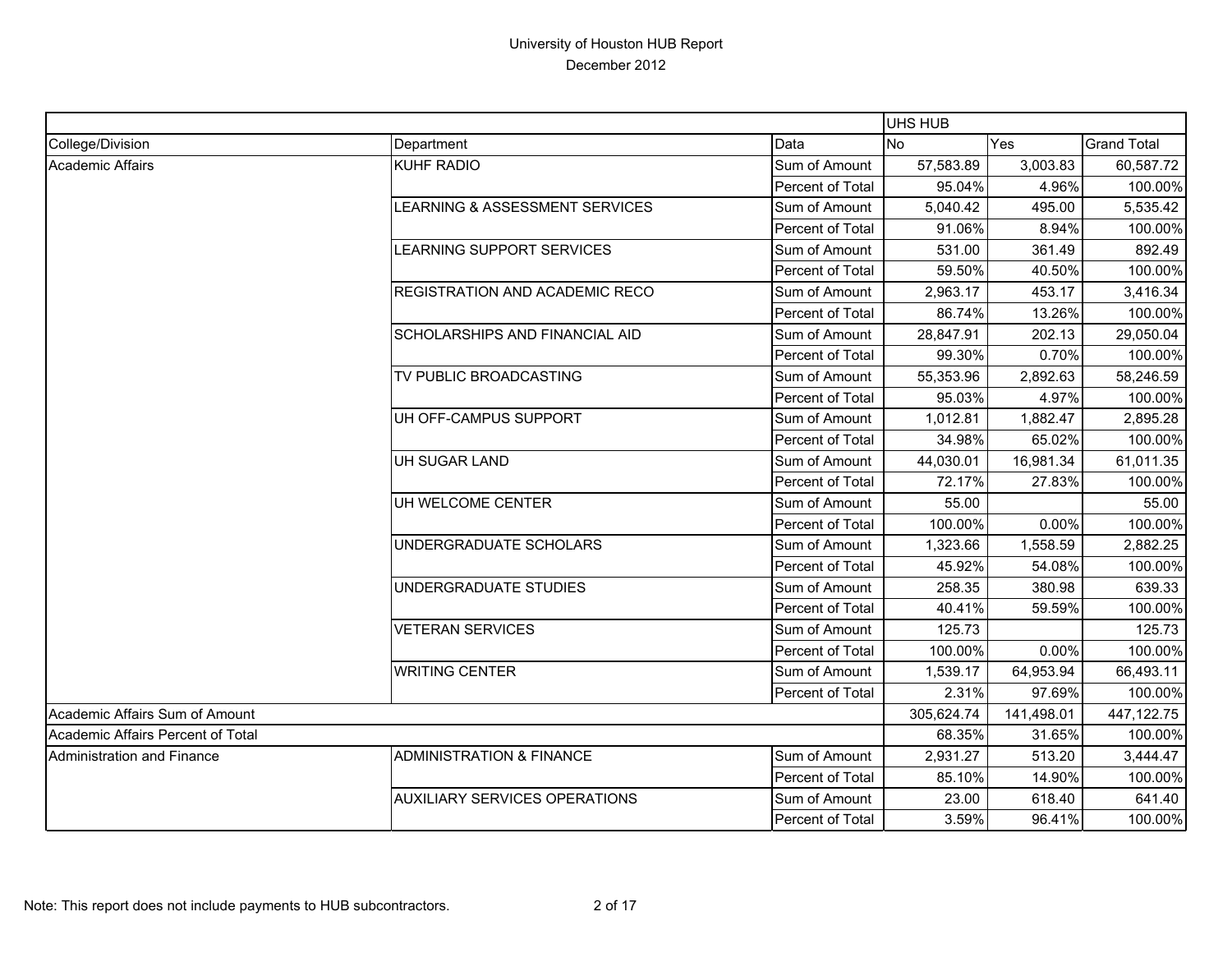|                            |                                               |                  | <b>UHS HUB</b> |            |                    |
|----------------------------|-----------------------------------------------|------------------|----------------|------------|--------------------|
| College/Division           | Department                                    | Data             | <b>No</b>      | Yes        | <b>Grand Total</b> |
| Administration and Finance | <b>BUDGET</b>                                 | Sum of Amount    | 152.56         |            | 152.56             |
|                            |                                               | Percent of Total | 100.00%        | 0.00%      | 100.00%            |
|                            | <b>BUSINESS SERVICES OPERATIONS</b>           | Sum of Amount    | 407.43         | 116.26     | 523.69             |
|                            |                                               | Percent of Total | 77.80%         | 22.20%     | 100.00%            |
|                            | CENTRAL FACILITY SERVICES                     | Sum of Amount    | 3,072.48       | 186.05     | 3,258.53           |
|                            |                                               | Percent of Total | 94.29%         | 5.71%      | 100.00%            |
|                            | <b>CULLEN PERFORMANCE HALL</b>                | Sum of Amount    | 5,402.70       |            | 5,402.70           |
|                            |                                               | Percent of Total | 100.00%        | 0.00%      | 100.00%            |
|                            | <b>ENTERPRISE SYSTEMS</b>                     | Sum of Amount    | 175,995.19     | 210,589.38 | 386,584.57         |
|                            |                                               | Percent of Total | 45.53%         | 54.47%     | 100.00%            |
|                            | ENVIRONMENTAL HEALTH RISK MGMT                | Sum of Amount    | 4,375.76       | 155.07     | 4,530.83           |
|                            |                                               | Percent of Total | 96.58%         | 3.42%      | 100.00%            |
|                            | <b>FACILITIES MANAGEMENT</b>                  | Sum of Amount    | 40,186.10      | 21,455.70  | 61,641.80          |
|                            |                                               | Percent of Total | 65.19%         | 34.81%     | 100.00%            |
|                            | <b>FACILITIES OPERATION &amp; MAINT</b>       | Sum of Amount    | 7,248.18       | 103.03     | 7,351.21           |
|                            |                                               | Percent of Total | 98.60%         | 1.40%      | 100.00%            |
|                            | <b>FACILITIES PLANNING &amp; CONSTRUCTION</b> | Sum of Amount    | 11,606,542.33  | 859,069.21 | 12,465,611.54      |
|                            |                                               | Percent of Total | 93.11%         | 6.89%      | 100.00%            |
|                            | FINANCE-A&F                                   | Sum of Amount    | 4,112.92       | 2,157.79   | 6,270.71           |
|                            |                                               | Percent of Total | 65.59%         | 34.41%     | 100.00%            |
|                            | HIGH PERFORMANCE COMPUTING & NETWORKS         | Sum of Amount    | 13,146.36      | 2,795.00   | 15,941.36          |
|                            |                                               | Percent of Total | 82.47%         | 17.53%     | 100.00%            |
|                            | <b>HUMAN RESOURCES</b>                        | Sum of Amount    | 135,193.02     | 52,059.85  | 187,252.87         |
|                            |                                               | Percent of Total | 72.20%         | 27.80%     | 100.00%            |
|                            | <b>INST - BUDGET</b>                          | Sum of Amount    | 395.00         |            | 395.00             |
|                            |                                               | Percent of Total | 100.00%        | 0.00%      | 100.00%            |
|                            | <b>INST - BUSINESS SERVICES</b>               | Sum of Amount    | 115,000.00     |            | 115,000.00         |
|                            |                                               | Percent of Total | 100.00%        | 0.00%      | 100.00%            |
|                            | <b>INST - PLANT</b>                           | Sum of Amount    | 28,736.00      |            | 28,736.00          |
|                            |                                               | Percent of Total | 100.00%        | 0.00%      | 100.00%            |
|                            | MINOR AND PLANNED PROJECTS                    | Sum of Amount    | 395,477.16     | 238,054.47 | 633,531.63         |
|                            |                                               | Percent of Total | 62.42%         | 37.58%     | 100.00%            |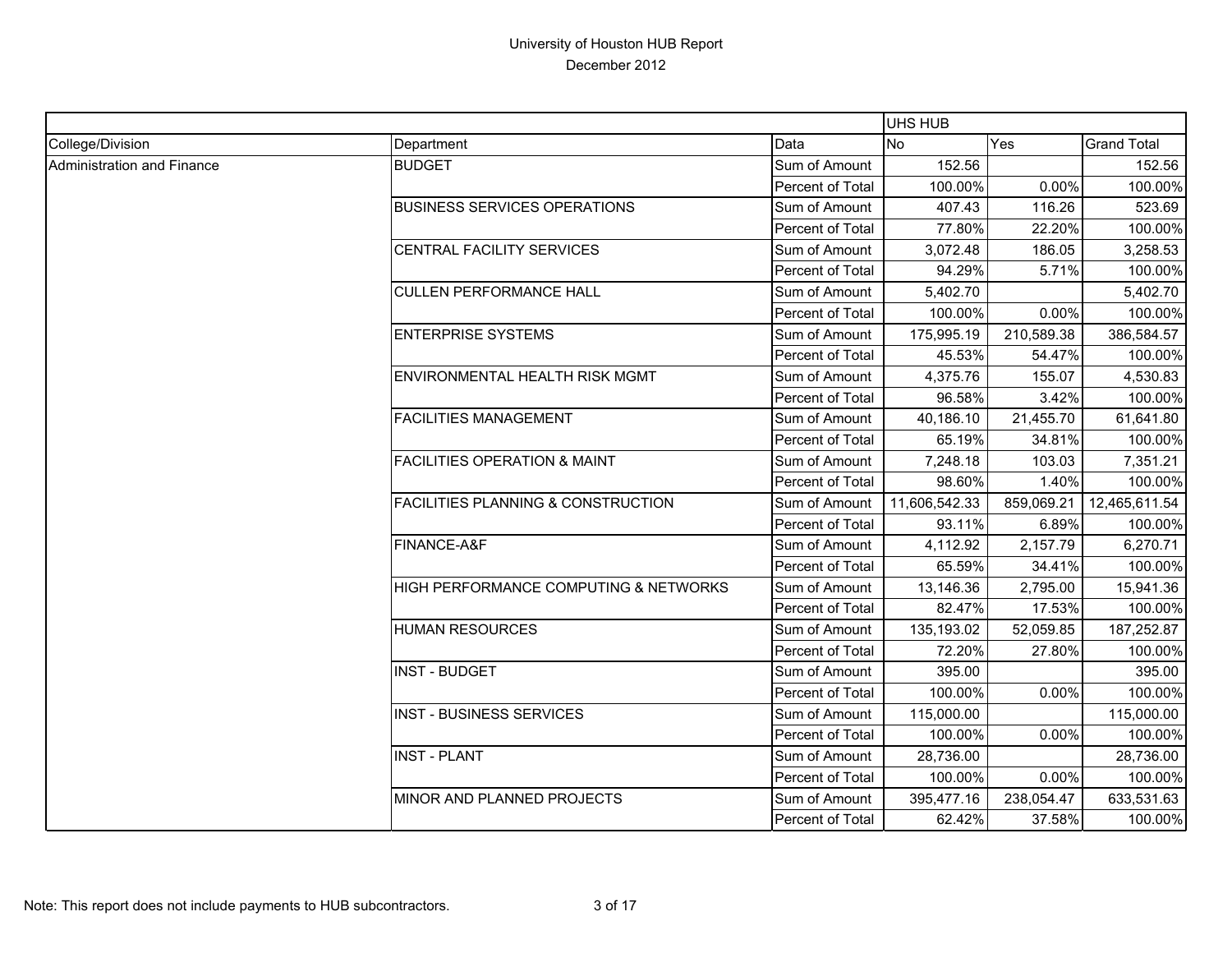|                                             |                                          |                         | <b>UHS HUB</b> |              |                    |
|---------------------------------------------|------------------------------------------|-------------------------|----------------|--------------|--------------------|
| College/Division                            | Department                               | Data                    | <b>No</b>      | Yes          | <b>Grand Total</b> |
| Administration and Finance                  | <b>NORTH ZONE CUSTODIAL</b>              | Sum of Amount           | 1,260.07       |              | 1,260.07           |
|                                             |                                          | Percent of Total        | 100.00%        | 0.00%        | 100.00%            |
|                                             | ONE CARD PROGRAM                         | Sum of Amount           | 2,325.37       |              | 2,325.37           |
|                                             |                                          | <b>Percent of Total</b> | 100.00%        | 0.00%        | 100.00%            |
|                                             | PARKING & TRANSPORTATION OPERATIONS      | Sum of Amount           | 105,999.67     | 357.32       | 106,356.99         |
|                                             |                                          | Percent of Total        | 99.66%         | 0.34%        | 100.00%            |
|                                             | PHY PLANT-AUTOMOTIVE                     | Sum of Amount           | 33,662.98      | 4,622.00     | 38,284.98          |
|                                             |                                          | Percent of Total        | 87.93%         | 12.07%       | 100.00%            |
|                                             | PHY PLANT-GROUNDS MAINT                  | Sum of Amount           | 7,789.04       |              | 7,789.04           |
|                                             |                                          | Percent of Total        | 100.00%        | 0.00%        | 100.00%            |
|                                             | PHYSICAL PLANT                           | Sum of Amount           | 203,212.78     | 84,421.21    | 287,633.99         |
|                                             |                                          | <b>Percent of Total</b> | 70.65%         | 29.35%       | 100.00%            |
|                                             | <b>POLICE</b>                            | Sum of Amount           | 29,622.73      | 11,894.87    | 41,517.60          |
|                                             |                                          | Percent of Total        | 71.35%         | 28.65%       | 100.00%            |
|                                             | POSTAL SERVICES OPERATIONS               | Sum of Amount           | 720.22         | 1,388.77     | 2,108.99           |
|                                             |                                          | Percent of Total        | 34.15%         | 65.85%       | 100.00%            |
|                                             | PRINTING OPERATIONS                      | Sum of Amount           | 8,703.92       | 1,986.70     | 10,690.62          |
|                                             |                                          | Percent of Total        | 81.42%         | 18.58%       | 100.00%            |
|                                             | <b>SKILLED TRADES</b>                    | Sum of Amount           | 2,948.74       | 300.00       | 3,248.74           |
|                                             |                                          | Percent of Total        | 90.77%         | 9.23%        | 100.00%            |
|                                             | STUDENT FINANCIAL SERVICES               | Sum of Amount           | 18,446.31      | 2,228.05     | 20,674.36          |
|                                             |                                          | Percent of Total        | 89.22%         | 10.78%       | 100.00%            |
|                                             | <b>TECHNOLOGY SERVICES &amp; SUPPORT</b> | Sum of Amount           | 27,346.02      | 61,261.91    | 88,607.93          |
|                                             |                                          | Percent of Total        | 30.86%         | 69.14%       | 100.00%            |
|                                             | <b>UIT SECURITY</b>                      | Sum of Amount           | 19,494.22      | 101.69       | 19,595.91          |
|                                             |                                          | <b>Percent of Total</b> | 99.48%         | 0.52%        | 100.00%            |
|                                             | UNIV PROPERTY SERVICES OPERATIONS        | Sum of Amount           | 224,652.00     |              | 224,652.00         |
|                                             |                                          | Percent of Total        | 100.00%        | 0.00%        | 100.00%            |
|                                             | UNIVERSITY INFORMATION TECHNOLOGY        | Sum of Amount           | 14,741.69      | 280.72       | 15,022.41          |
|                                             |                                          | Percent of Total        | 98.13%         | 1.87%        | 100.00%            |
| Administration and Finance Sum of Amount    |                                          |                         | 13,239,323.22  | 1,556,716.65 | 14,796,039.87      |
| Administration and Finance Percent of Total |                                          |                         | 89.48%         | 10.52%       | 100.00%            |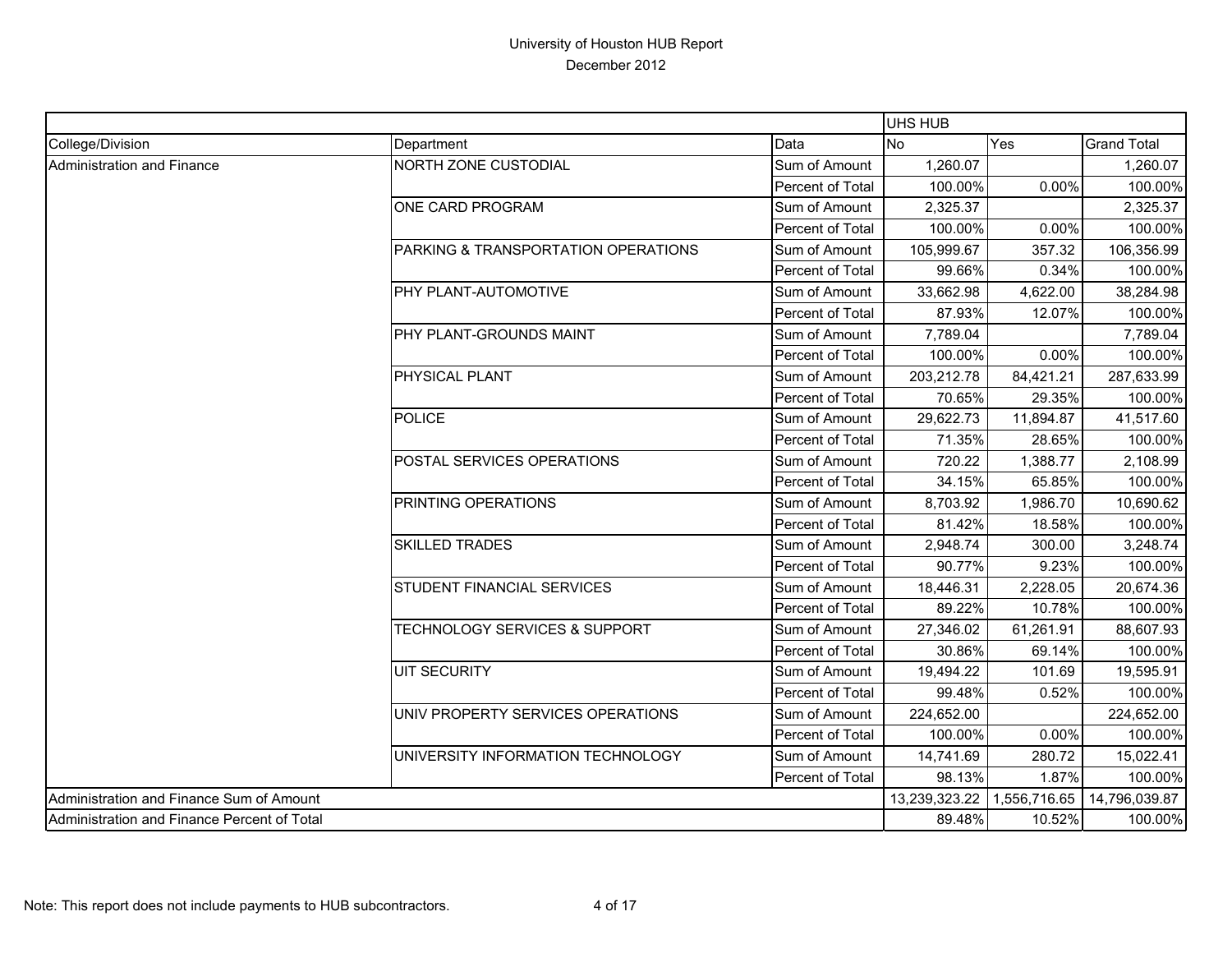|                                      |                                    |                  | UHS HUB   |          |                    |
|--------------------------------------|------------------------------------|------------------|-----------|----------|--------------------|
| College/Division                     | Department                         | Data             | <b>No</b> | Yes      | <b>Grand Total</b> |
| Architecture                         | <b>ARCHITECTURE</b>                | Sum of Amount    | 237.16    |          | 237.16             |
|                                      |                                    | Percent of Total | 100.00%   | 0.00%    | 100.00%            |
|                                      | DEAN, ARCHITECTURE                 | Sum of Amount    | 26,176.16 | 392.23   | 26,568.39          |
|                                      |                                    | Percent of Total | 98.52%    | 1.48%    | 100.00%            |
| Architecture Sum of Amount           |                                    |                  | 26,413.32 | 392.23   | 26,805.55          |
| <b>Architecture Percent of Total</b> |                                    |                  | 98.54%    | 1.46%    | 100.00%            |
| <b>Business Administration</b>       | ACCOUNTANCY AND TAXATION           | Sum of Amount    | 794.52    | 533.91   | 1,328.43           |
|                                      |                                    | Percent of Total | 59.81%    | 40.19%   | 100.00%            |
|                                      | ACCOUNTING CERTIFICATE PROGRAM     | Sum of Amount    | 1,426.67  |          | 1,426.67           |
|                                      |                                    | Percent of Total | 100.00%   | 0.00%    | 100.00%            |
|                                      | <b>BAUER CAREER SERVICES CTR</b>   | Sum of Amount    | 1,748.58  | 192.04   | 1,940.62           |
|                                      |                                    | Percent of Total | 90.10%    | 9.90%    | 100.00%            |
|                                      | <b>BAUER COMMUNICATIONS</b>        | Sum of Amount    | 4,467.50  | 2,737.74 | 7,205.24           |
|                                      |                                    | Percent of Total | 62.00%    | 38.00%   | 100.00%            |
|                                      | BAUER DIVISION OF TECHNOLOGY       | Sum of Amount    | 5,363.29  | 306.18   | 5,669.47           |
|                                      |                                    | Percent of Total | 94.60%    | 5.40%    | 100.00%            |
|                                      | <b>BAUER MARKETING INITIATIVES</b> | Sum of Amount    | 1,424.35  |          | 1,424.35           |
|                                      |                                    | Percent of Total | 100.00%   | 0.00%    | 100.00%            |
|                                      | DEAN'S OFFICE, BAUER COLLEGE       | Sum of Amount    | 86,971.02 | 5,722.63 | 92,693.65          |
|                                      |                                    | Percent of Total | 93.83%    | 6.17%    | 100.00%            |
|                                      | DECISION AND INFORMATION SCIEN     | Sum of Amount    | 6,658.26  | 289.22   | 6,947.48           |
|                                      |                                    | Percent of Total | 95.84%    | 4.16%    | 100.00%            |
|                                      | <b>EXECUTIVE DEGREE PROGRAMS</b>   | Sum of Amount    | 9,864.40  | 7,403.26 | 17,267.66          |
|                                      |                                    | Percent of Total | 57.13%    | 42.87%   | 100.00%            |
|                                      | FINANCE-BAUER COLLEGE              | Sum of Amount    | 2,524.41  | 652.95   | 3,177.36           |
|                                      |                                    | Percent of Total | 79.45%    | 20.55%   | 100.00%            |
|                                      | MANAGEMENT-BAUER COLLEGE           | Sum of Amount    | 9,659.76  | 141.03   | 9,800.79           |
|                                      |                                    | Percent of Total | 98.56%    | 1.44%    | 100.00%            |
|                                      | MARKETING-BAUER COLLEGE            | Sum of Amount    | 1,352.91  | 90.34    | 1,443.25           |
|                                      |                                    | Percent of Total | 93.74%    | 6.26%    | 100.00%            |
|                                      | <b>MBA STUDENT SERVICES CENTER</b> | Sum of Amount    | 2,591.86  | 648.38   | 3,240.24           |
|                                      |                                    | Percent of Total | 79.99%    | 20.01%   | 100.00%            |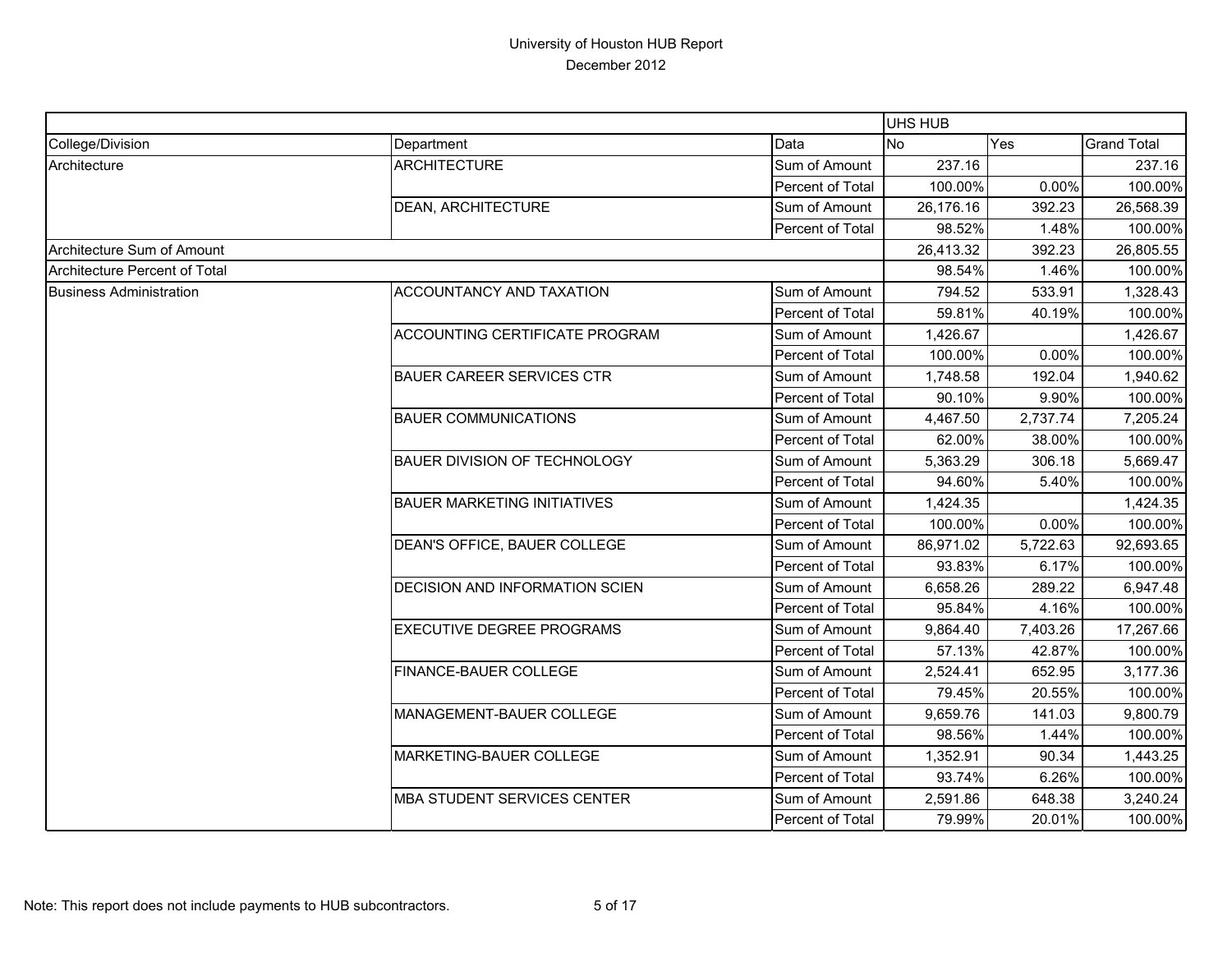|                                          |                                              |                  | <b>UHS HUB</b> |            |                    |
|------------------------------------------|----------------------------------------------|------------------|----------------|------------|--------------------|
| College/Division                         | Department                                   | Data             | <b>No</b>      | Yes        | <b>Grand Total</b> |
| <b>Business Administration</b>           | <b>SALES EXCELLENCE INSTITUTE</b>            | Sum of Amount    | 11,276.57      | 36.95      | 11,313.52          |
|                                          |                                              | Percent of Total | 99.67%         | 0.33%      | 100.00%            |
|                                          | SMALL BUSINESS DEV CENTER                    | Sum of Amount    | 50,166.62      | 2,594.61   | 52,761.23          |
|                                          |                                              | Percent of Total | 95.08%         | 4.92%      | 100.00%            |
|                                          | UNDERGRAD BUSINESS PROG                      | Sum of Amount    | 29,786.64      |            | 29,786.64          |
|                                          |                                              | Percent of Total | 100.00%        | 0.00%      | 100.00%            |
|                                          | WOLFF CTR FOR ENTREPRENEURSHIP               | Sum of Amount    | 35.90          | 414.11     | 450.01             |
|                                          |                                              | Percent of Total | 7.98%          | 92.02%     | 100.00%            |
| Business Administration Sum of Amount    |                                              |                  | 226,113.26     | 21,763.35  | 247,876.61         |
| Business Administration Percent of Total |                                              |                  | 91.22%         | 8.78%      | 100.00%            |
| Chancellor/President                     | <b>BASEBALL</b>                              | Sum of Amount    | 21,573.28      | (31.88)    | 21,541.40          |
|                                          |                                              | Percent of Total | 100.15%        | $-0.15%$   | 100.00%            |
|                                          | CENTER FOR STUDENTS W/DISABILITIES           | Sum of Amount    | 95,041.52      | 217.76     | 95,259.28          |
|                                          |                                              | Percent of Total | 99.77%         | 0.23%      | 100.00%            |
|                                          | <b>COMMUNITY RELATIONS &amp; INST ACCESS</b> | Sum of Amount    | 315.65         | 188.90     | 504.55             |
|                                          |                                              | Percent of Total | 62.56%         | 37.44%     | 100.00%            |
|                                          | <b>FOOTBALL</b>                              | Sum of Amount    | 264,620.95     | 102,880.79 | 367,501.74         |
|                                          |                                              | Percent of Total | 72.01%         | 27.99%     | 100.00%            |
|                                          | <b>INTERCOLLEGIATE ATHLETICS</b>             | Sum of Amount    | 209,997.07     | 19,325.27  | 229,322.34         |
|                                          |                                              | Percent of Total | 91.57%         | 8.43%      | 100.00%            |
|                                          | <b>LGBT RESOURCE CENTER</b>                  | Sum of Amount    | 56.82          |            | 56.82              |
|                                          |                                              | Percent of Total | 100.00%        | 0.00%      | 100.00%            |
|                                          | MEN & WOMEN'S CROSS COUNTRY                  | Sum of Amount    | 2,588.69       |            | 2,588.69           |
|                                          |                                              | Percent of Total | 100.00%        | 0.00%      | 100.00%            |
|                                          | <b>MEN'S BASKETBALL</b>                      | Sum of Amount    | 78,634.52      | 5,678.02   | 84,312.54          |
|                                          |                                              | Percent of Total | 93.27%         | 6.73%      | 100.00%            |
|                                          | <b>MEN'S GOLF</b>                            | Sum of Amount    | 3,063.25       |            | 3,063.25           |
|                                          |                                              | Percent of Total | 100.00%        | 0.00%      | 100.00%            |
|                                          | <b>MEN'S TRACK AND FIELD</b>                 | Sum of Amount    | 21,790.28      |            | 21,790.28          |
|                                          |                                              | Percent of Total | 100.00%        | 0.00%      | 100.00%            |
|                                          | OFFICE EQUAL OPPORTUNITY SRVS                | Sum of Amount    | 39.95          | 75.84      | 115.79             |
|                                          |                                              | Percent of Total | 34.50%         | 65.50%     | 100.00%            |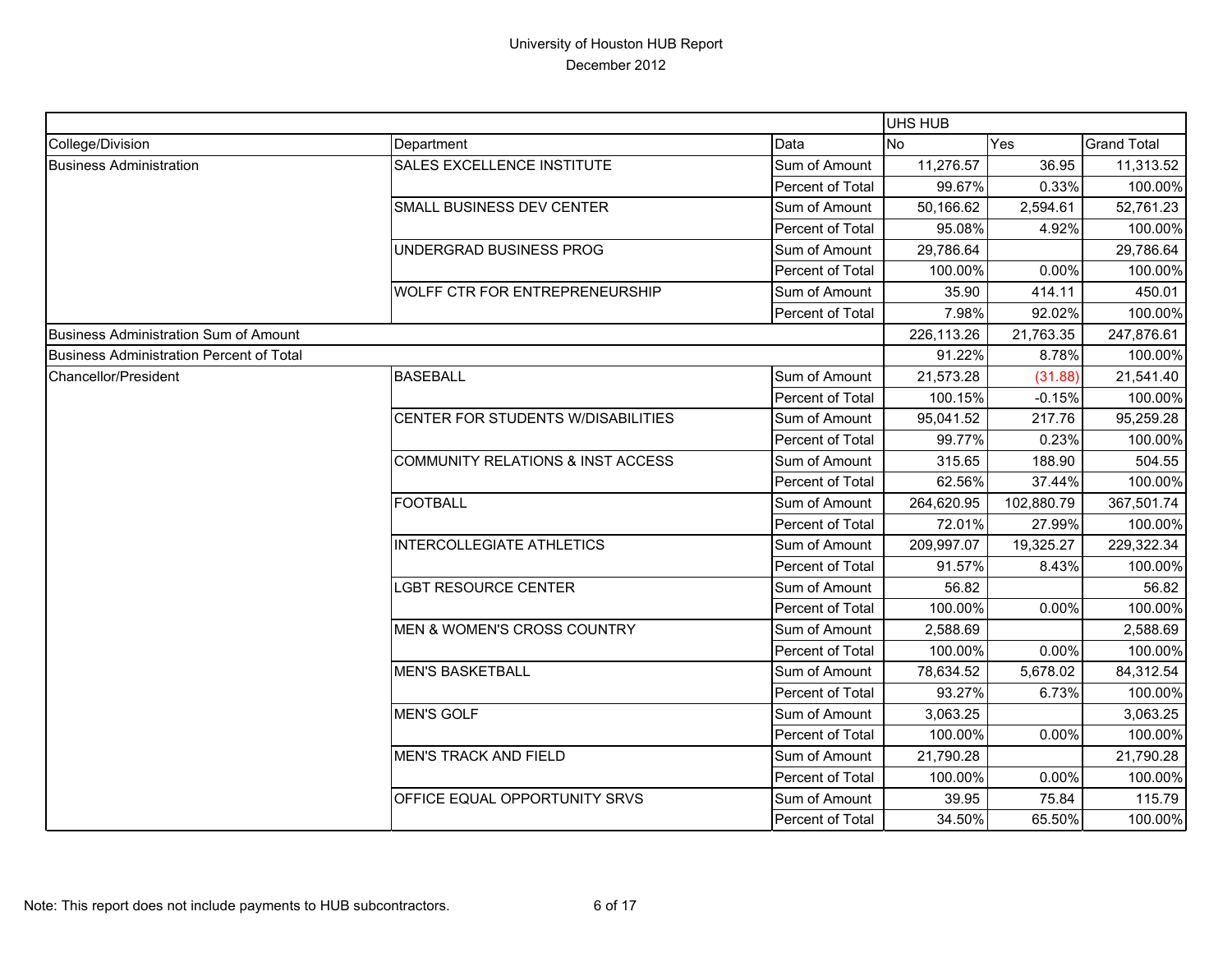|                                       |                                   |                  | UHS HUB    |            |                    |
|---------------------------------------|-----------------------------------|------------------|------------|------------|--------------------|
| College/Division                      | Department                        | Data             | <b>No</b>  | Yes        | <b>Grand Total</b> |
| Chancellor/President                  | OFFICE OF SPECIAL EVENTS          | Sum of Amount    | 15,610.21  | 919.42     | 16,529.63          |
|                                       |                                   | Percent of Total | 94.44%     | 5.56%      | 100.00%            |
|                                       | <b>PRESIDENT</b>                  | Sum of Amount    | 2,561.13   | 401.06     | 2,962.19           |
|                                       |                                   | Percent of Total | 86.46%     | 13.54%     | 100.00%            |
|                                       | <b>WOMEN'S BASKETBALL</b>         | Sum of Amount    | 58,253.38  |            | 58,253.38          |
|                                       |                                   | Percent of Total | 100.00%    | 0.00%      | 100.00%            |
|                                       | <b>WOMEN'S RESOURCE CENTER</b>    | Sum of Amount    | 836.72     | 103.29     | 940.01             |
|                                       |                                   | Percent of Total | 89.01%     | 10.99%     | 100.00%            |
|                                       | <b>WOMEN'S SOCCER</b>             | Sum of Amount    | 25,445.44  |            | 25,445.44          |
|                                       |                                   | Percent of Total | 100.00%    | 0.00%      | 100.00%            |
|                                       | <b>WOMEN'S SOFTBALL</b>           | Sum of Amount    | 10,502.45  |            | 10,502.45          |
|                                       |                                   | Percent of Total | 100.00%    | 0.00%      | 100.00%            |
|                                       | WOMEN'S SWIMMING & DIVING         | Sum of Amount    | 15,432.63  |            | 15,432.63          |
|                                       |                                   | Percent of Total | 100.00%    | 0.00%      | 100.00%            |
|                                       | <b>WOMEN'S TENNIS</b>             | Sum of Amount    | 15,895.41  |            | 15,895.41          |
|                                       |                                   | Percent of Total | 100.00%    | 0.00%      | 100.00%            |
|                                       | <b>WOMEN'S TRACK AND FIELD</b>    | Sum of Amount    | 11,912.76  |            | 11,912.76          |
|                                       |                                   | Percent of Total | 100.00%    | 0.00%      | 100.00%            |
|                                       | WOMEN'S VOLLEYBALL                | Sum of Amount    | 23,588.35  |            | 23,588.35          |
|                                       |                                   | Percent of Total | 100.00%    | 0.00%      | 100.00%            |
| Chancellor/President Sum of Amount    |                                   |                  | 877,760.46 | 129,758.47 | 1,007,518.93       |
| Chancellor/President Percent of Total |                                   |                  | 87.12%     | 12.88%     | 100.00%            |
| Education                             | <b>ASIAN AMERICAN STUDIES</b>     | Sum of Amount    | 116.89     | 137.50     | 254.39             |
|                                       |                                   | Percent of Total | 45.95%     | 54.05%     | 100.00%            |
|                                       | CENTER FOR INFO TECH IN EDUCATION | Sum of Amount    | 8,671.04   | 6,021.63   | 14,692.67          |
|                                       |                                   | Percent of Total | 59.02%     | 40.98%     | 100.00%            |
|                                       | CONSISTENCY MGMT & COOP DISCIP    | Sum of Amount    | 1,087.16   |            | 1,087.16           |
|                                       |                                   | Percent of Total | 100.00%    | 0.00%      | 100.00%            |
|                                       | <b>CURRICULUM AND INSTRUCTION</b> | Sum of Amount    | 28,489.61  | 3,380.61   | 31,870.22          |
|                                       |                                   | Percent of Total | 89.39%     | 10.61%     | 100.00%            |
|                                       | <b>DEAN, EDUCATION</b>            | Sum of Amount    | 17,551.64  | 2,234.81   | 19,786.45          |
|                                       |                                   | Percent of Total | 88.71%     | 11.29%     | 100.00%            |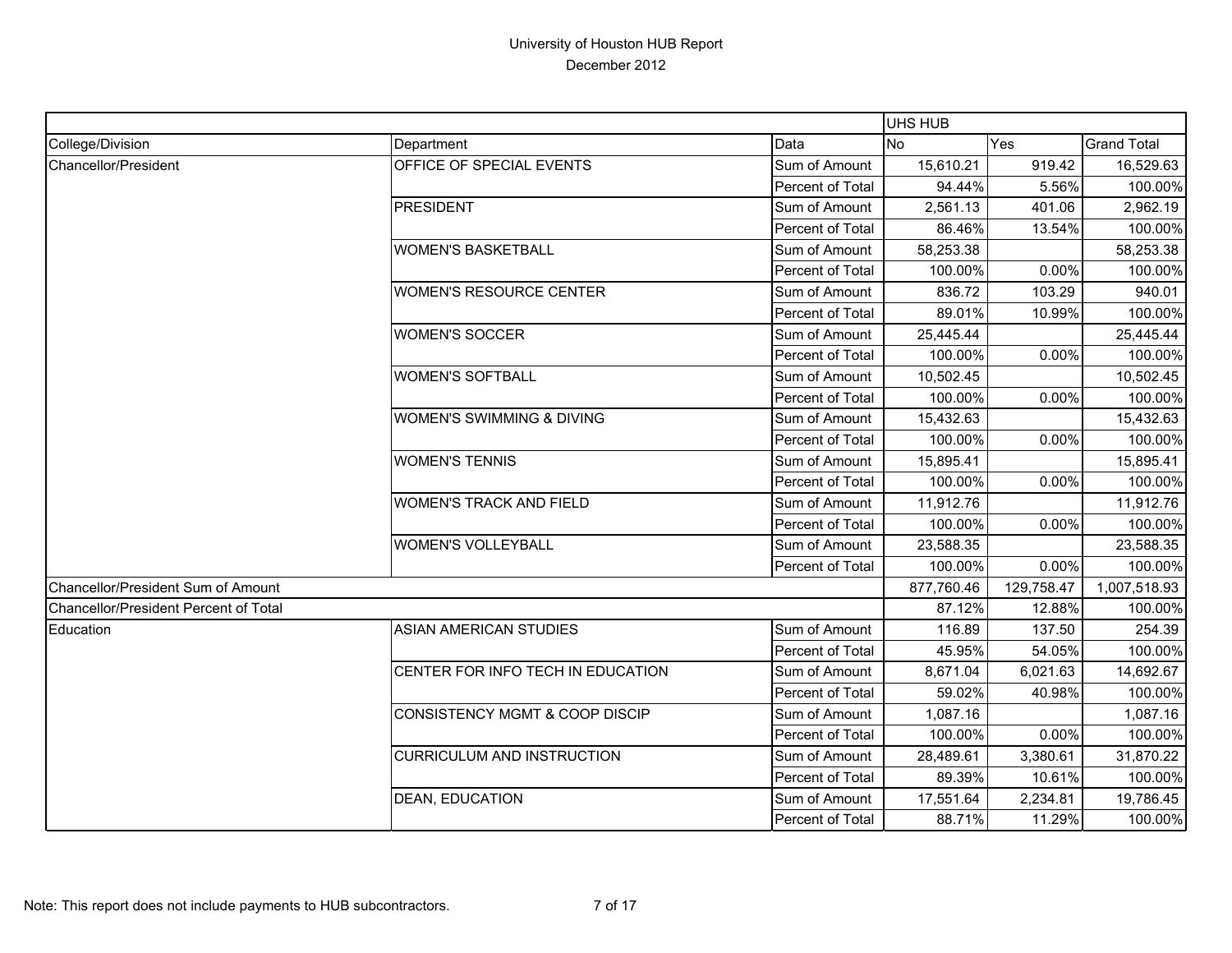|                                     |                                         |                  | UHS HUB    |           |                    |
|-------------------------------------|-----------------------------------------|------------------|------------|-----------|--------------------|
| College/Division                    | Department                              | Data             | <b>No</b>  | Yes       | <b>Grand Total</b> |
| Education                           | EDUCATIONAL PSYCHOLOGY                  | Sum of Amount    | 628.80     | 336.98    | 965.78             |
|                                     |                                         | Percent of Total | 65.11%     | 34.89%    | 100.00%            |
|                                     | INSTITUTE FOR URBAN EDUCATION           | Sum of Amount    | 425.28     |           | 425.28             |
|                                     |                                         | Percent of Total | 100.00%    | 0.00%     | 100.00%            |
| <b>Education Sum of Amount</b>      |                                         |                  | 56,970.42  | 12,111.53 | 69,081.95          |
| <b>Education Percent of Total</b>   |                                         |                  | 82.47%     | 17.53%    | 100.00%            |
| Engineering                         | <b>BIOMEDICAL ENGINEERING</b>           | Sum of Amount    | 3,293.66   | 9,169.99  | 12,463.65          |
|                                     |                                         | Percent of Total | 26.43%     | 73.57%    | 100.00%            |
|                                     | <b>CHEMICAL ENGINEERING</b>             | Sum of Amount    | 38,315.38  | 1,822.33  | 40,137.71          |
|                                     |                                         | Percent of Total | 95.46%     | 4.54%     | 100.00%            |
|                                     | <b>CIVIL ENGINEERING</b>                | Sum of Amount    | 58,230.50  | 742.75    | 58,973.25          |
|                                     |                                         | Percent of Total | 98.74%     | 1.26%     | 100.00%            |
|                                     | <b>CTR FOR INNOVATIVE GROUTING</b>      | Sum of Amount    | 1,947.07   |           | 1,947.07           |
|                                     |                                         | Percent of Total | 100.00%    | 0.00%     | 100.00%            |
|                                     | <b>DEAN, ENGINEERING</b>                | Sum of Amount    | 67,361.12  | 8,015.66  | 75,376.78          |
|                                     |                                         | Percent of Total | 89.37%     | 10.63%    | 100.00%            |
|                                     | ELECTRICAL ENGINEERING                  | Sum of Amount    | 43,966.21  | 1,498.91  | 45,465.12          |
|                                     |                                         | Percent of Total | 96.70%     | 3.30%     | 100.00%            |
|                                     | <b>ENGINEERING SERVICES</b>             | Sum of Amount    | 112.65     | 2,904.00  | 3,016.65           |
|                                     |                                         | Percent of Total | 3.73%      | 96.27%    | 100.00%            |
|                                     | <b>INDUSTRIAL ENGINEERING</b>           | Sum of Amount    | 2,268.63   | 650.66    | 2,919.29           |
|                                     |                                         | Percent of Total | 77.71%     | 22.29%    | 100.00%            |
|                                     | <b>INTEGRATED BIO &amp; NANO SYSTEM</b> | Sum of Amount    | 1,684.30   |           | 1,684.30           |
|                                     |                                         | Percent of Total | 100.00%    | 0.00%     | 100.00%            |
|                                     | <b>MECHANICAL ENGINEERING</b>           | Sum of Amount    | 44,858.60  | 17,383.51 | 62,242.11          |
|                                     |                                         | Percent of Total | 72.07%     | 27.93%    | 100.00%            |
|                                     | NATL CTR FOR AIRBORNE LASER MAPPING     | Sum of Amount    | 24,333.94  |           | 24,333.94          |
|                                     |                                         | Percent of Total | 100.00%    | 0.00%     | 100.00%            |
|                                     | <b>WIND ENERGY CENTER</b>               | Sum of Amount    | 5,579.69   |           | 5,579.69           |
|                                     |                                         | Percent of Total | 100.00%    | 0.00%     | 100.00%            |
| <b>Engineering Sum of Amount</b>    |                                         |                  | 291,951.75 | 42,187.81 | 334,139.56         |
| <b>Engineering Percent of Total</b> |                                         |                  | 87.37%     | 12.63%    | 100.00%            |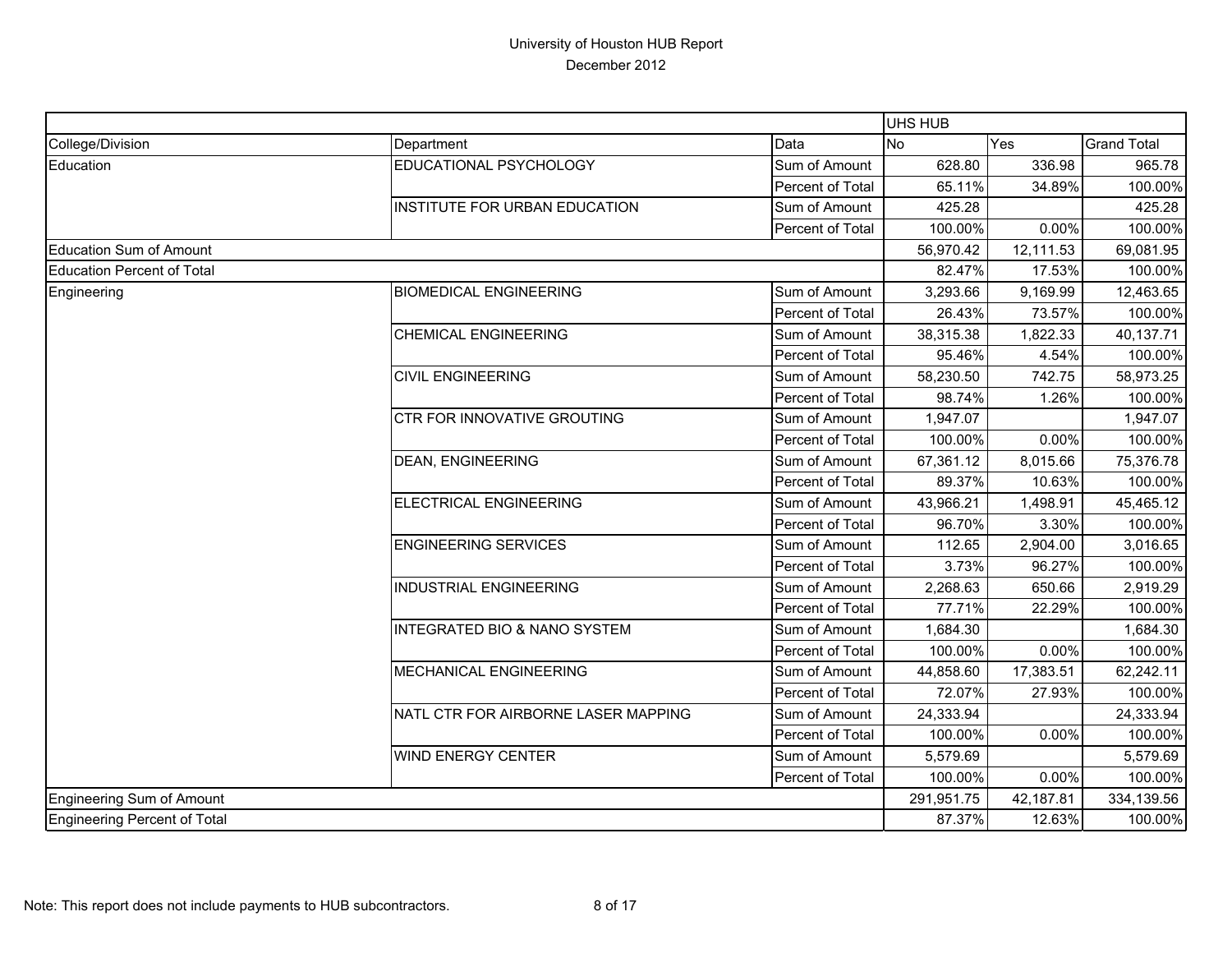|                                                  |                                     |                  | UHS HUB   |           |                    |
|--------------------------------------------------|-------------------------------------|------------------|-----------|-----------|--------------------|
| College/Division                                 | Department                          | Data             | <b>No</b> | Yes       | <b>Grand Total</b> |
| Graduate College of Social Work                  | ADMISSIONS-GCSW                     | Sum of Amount    | 397.78    |           | 397.78             |
|                                                  |                                     | Percent of Total | 100.00%   | 0.00%     | 100.00%            |
|                                                  | <b>ALUMNI &amp; CAREER SERVICES</b> | Sum of Amount    | 175.36    |           | 175.36             |
|                                                  |                                     | Percent of Total | 100.00%   | 0.00%     | 100.00%            |
|                                                  | CHILD & FAMILY CENTER               | Sum of Amount    | 1,118.93  | 8.34      | 1,127.27           |
|                                                  |                                     | Percent of Total | 99.26%    | 0.74%     | 100.00%            |
|                                                  | CTR FOR HEALTH EQUITY & EVAL        | Sum of Amount    | 20,345.43 |           | 20,345.43          |
|                                                  |                                     | Percent of Total | 100.00%   | 0.00%     | 100.00%            |
|                                                  | DEAN, SOCIAL WORK                   | Sum of Amount    | 1,774.86  | 2,493.02  | 4,267.88           |
|                                                  |                                     | Percent of Total | 41.59%    | 58.41%    | 100.00%            |
|                                                  | <b>GCSW INFORMATION TECHNOLOGY</b>  | Sum of Amount    |           | 1,209.65  | 1,209.65           |
|                                                  |                                     | Percent of Total | 0.00%     | 100.00%   | 100.00%            |
|                                                  | <b>GULEN INSTITUTE</b>              | Sum of Amount    | 1,107.00  |           | 1,107.00           |
|                                                  |                                     | Percent of Total | 100.00%   | 0.00%     | 100.00%            |
|                                                  | OFFICE OF COMMUNITY PROJECTS        | Sum of Amount    |           | 195.00    | 195.00             |
|                                                  |                                     | Percent of Total | 0.00%     | 100.00%   | 100.00%            |
| Graduate College of Social Work Sum of Amount    |                                     |                  | 24,919.36 | 3,906.01  | 28,825.37          |
| Graduate College of Social Work Percent of Total |                                     |                  | 86.45%    | 13.55%    | 100.00%            |
| Honors College                                   | DEAN, HONORS COLLEGE                | Sum of Amount    | 9,497.54  | 1,143.64  | 10,641.18          |
|                                                  |                                     | Percent of Total | 89.25%    | 10.75%    | 100.00%            |
|                                                  | <b>HOUSTON TEACHERS INSTITUTE</b>   | Sum of Amount    | 225.81    | 44.94     | 270.75             |
|                                                  |                                     | Percent of Total | 83.40%    | 16.60%    | 100.00%            |
| Honors College Sum of Amount                     |                                     |                  | 9,723.35  | 1,188.58  | 10,911.93          |
| Honors College Percent of Total                  |                                     |                  | 89.11%    | 10.89%    | 100.00%            |
| Hotel and Restaurant Management                  | DEAN, HOTEL & RESTAURANT MANAG      | Sum of Amount    | 8,747.72  | 1,258.24  | 10,005.96          |
|                                                  |                                     | Percent of Total | 87.43%    | 12.57%    | 100.00%            |
|                                                  | HOTEL AND RESTAURANT MANAGEMENT     | Sum of Amount    | 49,414.44 | 5,131.04  | 54,545.48          |
|                                                  |                                     | Percent of Total | 90.59%    | 9.41%     | 100.00%            |
| Hotel and Restaurant Management Sum of Amount    |                                     | 58,162.16        | 6,389.28  | 64,551.44 |                    |
| Hotel and Restaurant Management Percent of Total |                                     |                  | 90.10%    | 9.90%     | 100.00%            |
| Law Center                                       | <b>BLAKELEY INSTITUTE</b>           | Sum of Amount    | 5,629.90  | 135.92    | 5,765.82           |
|                                                  |                                     | Percent of Total | 97.64%    | 2.36%     | 100.00%            |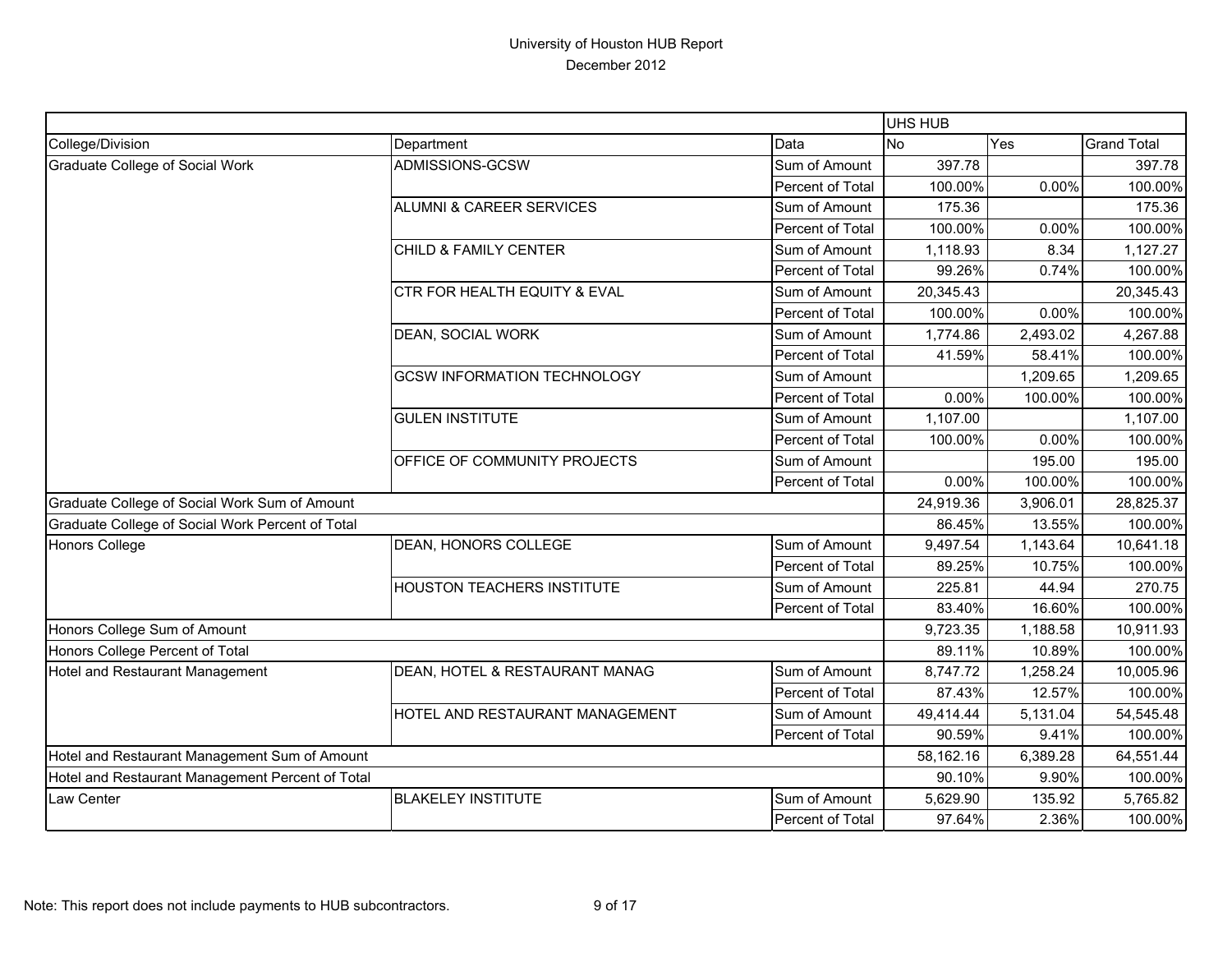|                             |                                     |                  | UHS HUB   |           |                    |
|-----------------------------|-------------------------------------|------------------|-----------|-----------|--------------------|
| College/Division            | Department                          | Data             | <b>No</b> | Yes       | <b>Grand Total</b> |
| Law Center                  | <b>BUSINESS SERVICES, LAW</b>       | Sum of Amount    | 301.51    | 5,170.83  | 5,472.34           |
|                             |                                     | Percent of Total | 5.51%     | 94.49%    | 100.00%            |
|                             | CAREER SERVICES, LAW                | Sum of Amount    | 3,196.44  | 142.98    | 3,339.42           |
|                             |                                     | Percent of Total | 95.72%    | 4.28%     | 100.00%            |
|                             | CHAIRS AND PROFESSORSHIPS, LAW      | Sum of Amount    | 233.22    |           | 233.22             |
|                             |                                     | Percent of Total | 100.00%   | 0.00%     | 100.00%            |
|                             | DEAN, LAW                           | Sum of Amount    | 5,043.98  | 45.37     | 5,089.35           |
|                             |                                     | Percent of Total | 99.11%    | 0.89%     | 100.00%            |
|                             | <b>EXTERNAL AFFAIRS, LAW</b>        | Sum of Amount    | 1,996.98  | 341.83    | 2,338.81           |
|                             |                                     | Percent of Total | 85.38%    | 14.62%    | 100.00%            |
|                             | <b>FACILITIES, LAW</b>              | Sum of Amount    | 4,264.76  | 543.63    | 4,808.39           |
|                             |                                     | Percent of Total | 88.69%    | 11.31%    | 100.00%            |
|                             | <b>FACULTY SUPPORT LAW</b>          | Sum of Amount    | 3,343.39  | 962.50    | 4,305.89           |
|                             |                                     | Percent of Total | 77.65%    | 22.35%    | 100.00%            |
|                             | HEALTH LAW & POLICY INSTITUTE       | Sum of Amount    | 79.63     | 2,059.75  | 2,139.38           |
|                             |                                     | Percent of Total | 3.72%     | 96.28%    | 100.00%            |
|                             | INST OF HIGHER EDU & GOVERNANCE LAW | Sum of Amount    | 53.84     |           | 53.84              |
|                             |                                     | Percent of Total | 100.00%   | 0.00%     | 100.00%            |
|                             | LAW INFORMATION TECHNOLOGY          | Sum of Amount    | 4,386.46  | 658.52    | 5,044.98           |
|                             |                                     | Percent of Total | 86.95%    | 13.05%    | 100.00%            |
|                             | <b>LAW LIBRARY</b>                  | Sum of Amount    | 6,110.00  | 285.37    | 6,395.37           |
|                             |                                     | Percent of Total | 95.54%    | 4.46%     | 100.00%            |
|                             | LEGAL AID CLINIC, LAW               | Sum of Amount    | 83.06     | 331.14    | 414.20             |
|                             |                                     | Percent of Total | 20.05%    | 79.95%    | 100.00%            |
|                             | LEGAL RESEARCH & WRITING, LAW       | Sum of Amount    | 592.47    |           | 592.47             |
|                             |                                     | Percent of Total | 100.00%   | 0.00%     | 100.00%            |
|                             | STUDENT ORGANIZATION, LAW           | Sum of Amount    | 599.00    |           | 599.00             |
|                             |                                     | Percent of Total | 100.00%   | 0.00%     | 100.00%            |
|                             | STUDENT SERVICES, LAW               | Sum of Amount    | 6,924.43  | 242.73    | 7,167.16           |
|                             |                                     | Percent of Total | 96.61%    | 3.39%     | 100.00%            |
| Law Center Sum of Amount    |                                     |                  | 42,839.07 | 10,920.57 | 53,759.64          |
| Law Center Percent of Total |                                     |                  | 79.69%    | 20.31%    | 100.00%            |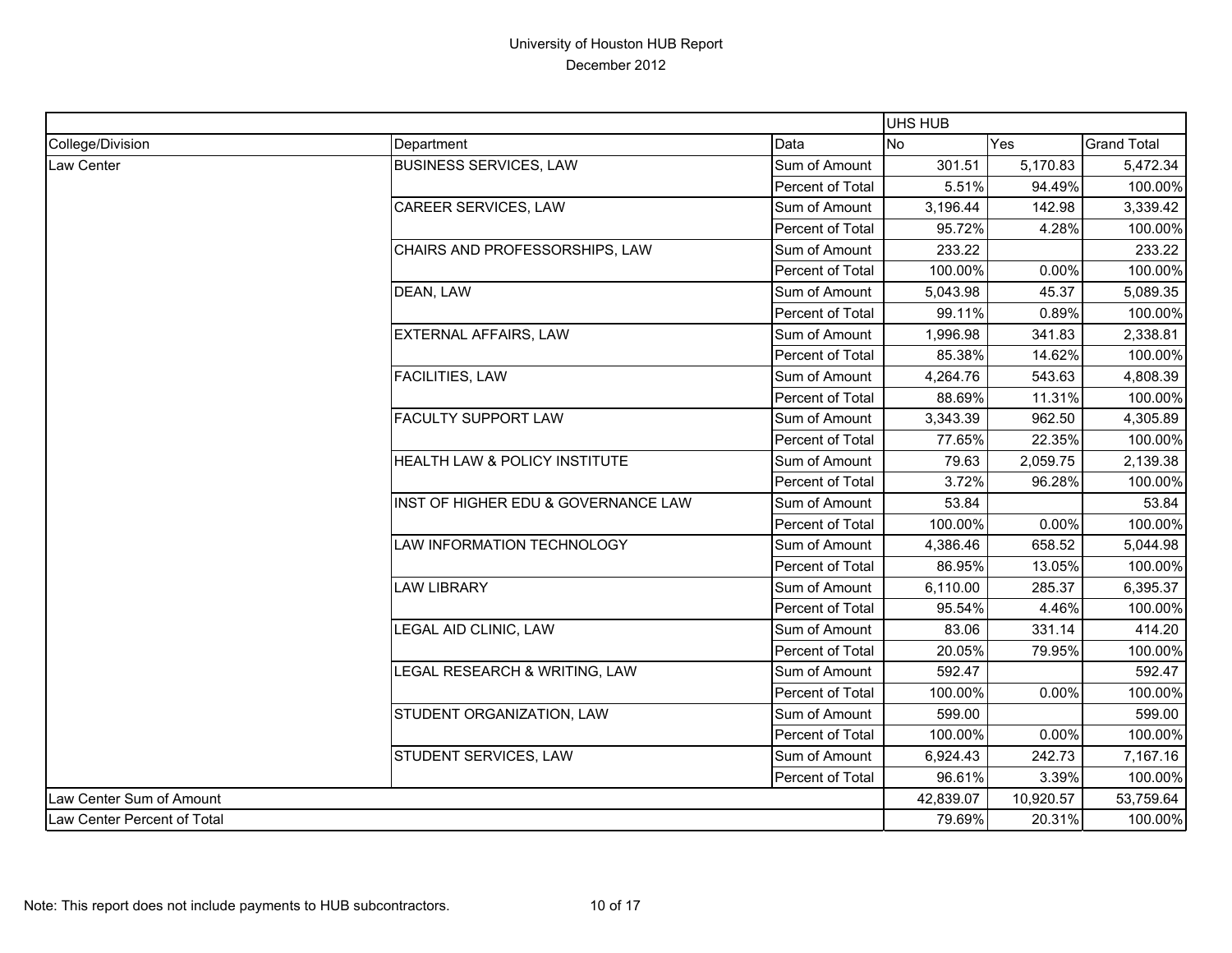|                                         |                                  |                  | UHS HUB   |          |                    |
|-----------------------------------------|----------------------------------|------------------|-----------|----------|--------------------|
| College/Division                        | Department                       | Data             | No        | Yes      | <b>Grand Total</b> |
| <b>Liberal Arts and Social Sciences</b> | <b>AEROSPACE STUDIES</b>         | Sum of Amount    | 1,648.47  | 269.48   | 1,917.95           |
|                                         |                                  | Percent of Total | 85.95%    | 14.05%   | 100.00%            |
|                                         | AFRICAN-AMERICAN STUDIES         | Sum of Amount    | 475.00    | 499.61   | 974.61             |
|                                         |                                  | Percent of Total | 48.74%    | 51.26%   | 100.00%            |
|                                         | <b>ART</b>                       | Sum of Amount    | 5,449.06  | 3,945.10 | 9,394.16           |
|                                         |                                  | Percent of Total | 58.00%    | 42.00%   | 100.00%            |
|                                         | <b>ARTE PUBLICO</b>              | Sum of Amount    | 17,567.81 | 1,387.46 | 18,955.27          |
|                                         |                                  | Percent of Total | 92.68%    | 7.32%    | 100.00%            |
|                                         | <b>BAND</b>                      | Sum of Amount    | 6,034.16  |          | 6,034.16           |
|                                         |                                  | Percent of Total | 100.00%   | 0.00%    | 100.00%            |
|                                         | <b>BLAFFER GALLERY</b>           | Sum of Amount    | 9,345.66  | 96.83    | 9,442.49           |
|                                         |                                  | Percent of Total | 98.97%    | 1.03%    | 100.00%            |
|                                         | CENTER FOR PUBLIC HISTORY        | Sum of Amount    |           | 194.80   | 194.80             |
|                                         |                                  | Percent of Total | 0.00%     | 100.00%  | 100.00%            |
|                                         | CENTER FOR PUBLIC POLICY         | Sum of Amount    | 1,223.42  | 143.16   | 1,366.58           |
|                                         |                                  | Percent of Total | 89.52%    | 10.48%   | 100.00%            |
|                                         | <b>COMMUNICATION</b>             | Sum of Amount    | 5,334.23  | 404.52   | 5,738.75           |
|                                         |                                  | Percent of Total | 92.95%    | 7.05%    | 100.00%            |
|                                         | <b>COMMUNICATIONS DISORDERS</b>  | Sum of Amount    | 1,582.87  | 374.03   | 1,956.90           |
|                                         |                                  | Percent of Total | 80.89%    | 19.11%   | 100.00%            |
|                                         | COMPARATIVE CULTURAL STUDIES     | Sum of Amount    | 489.70    |          | 489.70             |
|                                         |                                  | Percent of Total | 100.00%   | 0.00%    | 100.00%            |
|                                         | <b>CWMCA CENTER FOR THE ARTS</b> | Sum of Amount    | 9,169.02  | 28.27    | 9,197.29           |
|                                         |                                  | Percent of Total | 99.69%    | 0.31%    | 100.00%            |
|                                         | DEAN, LIBERAL ARTS & SOC SCI     | Sum of Amount    | 3,066.81  | 4,560.41 | 7,627.22           |
|                                         |                                  | Percent of Total | 40.21%    | 59.79%   | 100.00%            |
|                                         | <b>ECONOMICS</b>                 | Sum of Amount    | 7,550.39  | 107.99   | 7,658.38           |
|                                         |                                  | Percent of Total | 98.59%    | 1.41%    | 100.00%            |
|                                         | <b>ENGLISH</b>                   | Sum of Amount    | 5,237.17  | 4,576.91 | 9,814.08           |
|                                         |                                  | Percent of Total | 53.36%    | 46.64%   | 100.00%            |
|                                         | HEALTH AND HUMAN PERFORMANCE     | Sum of Amount    | 10,309.65 | 2,390.19 | 12,699.84          |
|                                         |                                  | Percent of Total | 81.18%    | 18.82%   | 100.00%            |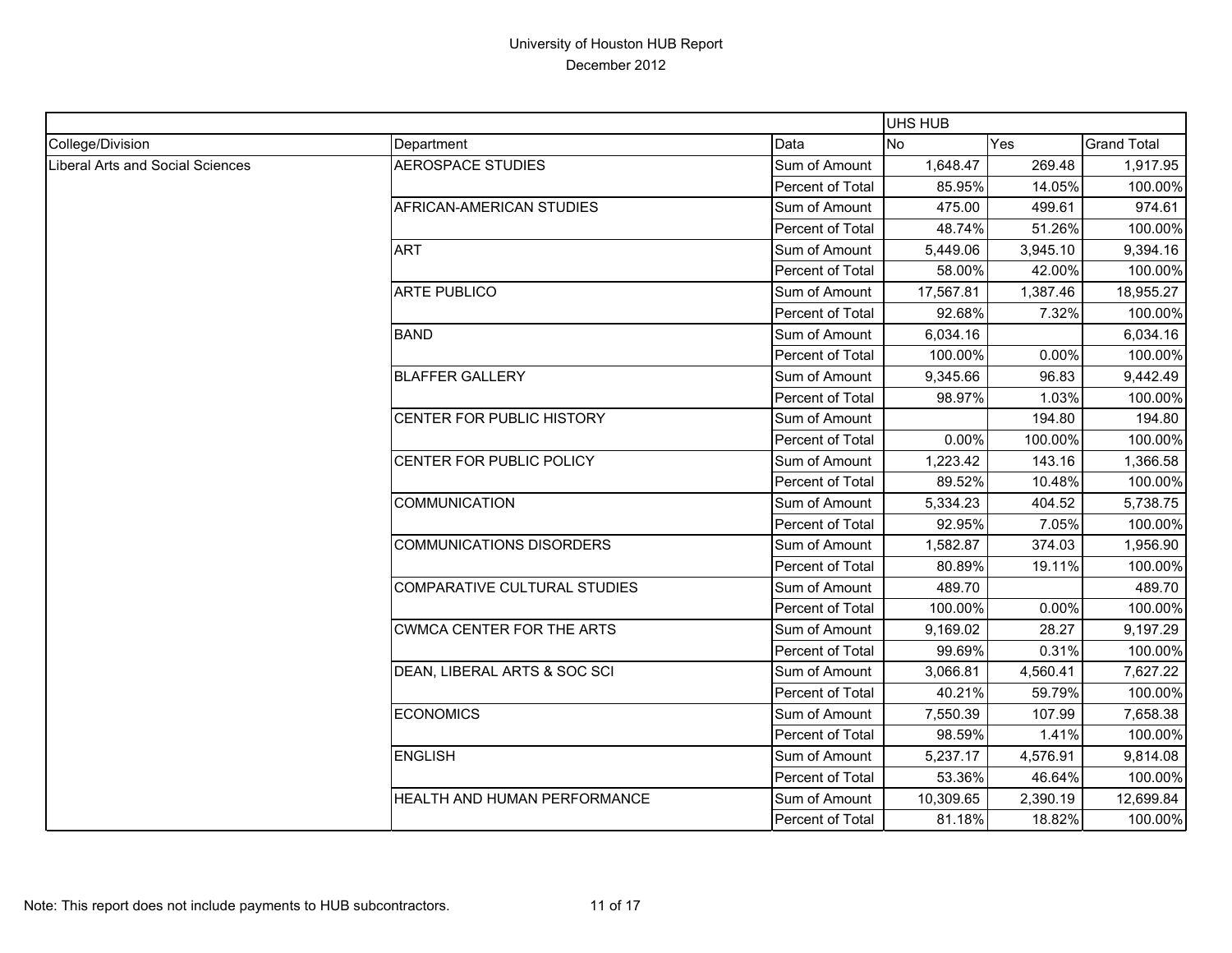|                                                   |                                 |                  | UHS HUB      |           |                    |
|---------------------------------------------------|---------------------------------|------------------|--------------|-----------|--------------------|
| College/Division                                  | Department                      | Data             | <b>No</b>    | Yes       | <b>Grand Total</b> |
| <b>Liberal Arts and Social Sciences</b>           | <b>HISPANIC STUDIES</b>         | Sum of Amount    | 6,562.62     | 1,557.01  | 8,119.63           |
|                                                   |                                 | Percent of Total | 80.82%       | 19.18%    | 100.00%            |
|                                                   | <b>HISTORY</b>                  | Sum of Amount    | 709.54       | 438.71    | 1,148.25           |
|                                                   |                                 | Percent of Total | 61.79%       | 38.21%    | 100.00%            |
|                                                   | <b>MEXICAN-AMERICAN STUDIES</b> | Sum of Amount    | 9,586.72     | 2,319.91  | 11,906.63          |
|                                                   |                                 | Percent of Total | 80.52%       | 19.48%    | 100.00%            |
|                                                   | <b>MILITARY SCIENCE</b>         | Sum of Amount    | 3,604.27     |           | 3,604.27           |
|                                                   |                                 | Percent of Total | 100.00%      | 0.00%     | 100.00%            |
|                                                   | MODERN AND CLASSICAL LANGUAGES  | Sum of Amount    | 3,154.87     | 624.57    | 3,779.44           |
|                                                   |                                 | Percent of Total | 83.47%       | 16.53%    | 100.00%            |
|                                                   | <b>MUSIC</b>                    | Sum of Amount    | 36,378.53    | 1,352.82  | 37,731.35          |
|                                                   |                                 | Percent of Total | 96.41%       | 3.59%     | 100.00%            |
|                                                   | PHILOSOPHY<br>Sum of Amount     | 243.72           | 87.74        | 331.46    |                    |
|                                                   |                                 | Percent of Total | 73.53%       | 26.47%    | 100.00%            |
|                                                   | POLITICAL SCIENCE               | Sum of Amount    | 2,202.14     | 551.49    | 2,753.63           |
|                                                   |                                 | Percent of Total | 79.97%       | 20.03%    | 100.00%            |
|                                                   | <b>PSYCHOLOGY</b>               | Sum of Amount    | 29,520.82    | 694.75    | 30,215.57          |
|                                                   |                                 | Percent of Total | 97.70%       | 2.30%     | 100.00%            |
|                                                   | PUBLIC ADMINISTRATION PROGRAM   | Sum of Amount    |              | 118.26    | 118.26             |
|                                                   |                                 | Percent of Total | 0.00%        | 100.00%   | 100.00%            |
|                                                   | <b>SOCIOLOGY</b>                | Sum of Amount    | 847.55       | 1,242.75  | 2,090.30           |
|                                                   |                                 | Percent of Total | 40.55%       | 59.45%    | 100.00%            |
|                                                   | <b>THEATER</b>                  | Sum of Amount    | 26,524.58    | 1,549.24  | 28,073.82          |
|                                                   |                                 | Percent of Total | 94.48%       | 5.52%     | 100.00%            |
|                                                   | <b>WOMEN'S STUDIES PROGRAM</b>  | Sum of Amount    | 176.39       | 206.17    | 382.56             |
|                                                   |                                 | Percent of Total | 46.11%       | 53.89%    | 100.00%            |
| Liberal Arts and Social Sciences Sum of Amount    |                                 |                  | 203,995.17   | 29,722.18 | 233,717.35         |
| Liberal Arts and Social Sciences Percent of Total |                                 | 87.28%           | 12.72%       | 100.00%   |                    |
| Library                                           | UNIVERSITY LIBRARIES            | Sum of Amount    | 2,541,882.26 | 62,609.93 | 2,604,492.19       |
|                                                   |                                 | Percent of Total | 97.60%       | 2.40%     | 100.00%            |
| Library Sum of Amount                             |                                 |                  | 2,541,882.26 | 62,609.93 | 2,604,492.19       |
| <b>Library Percent of Total</b>                   |                                 |                  | 97.60%       | 2.40%     | 100.00%            |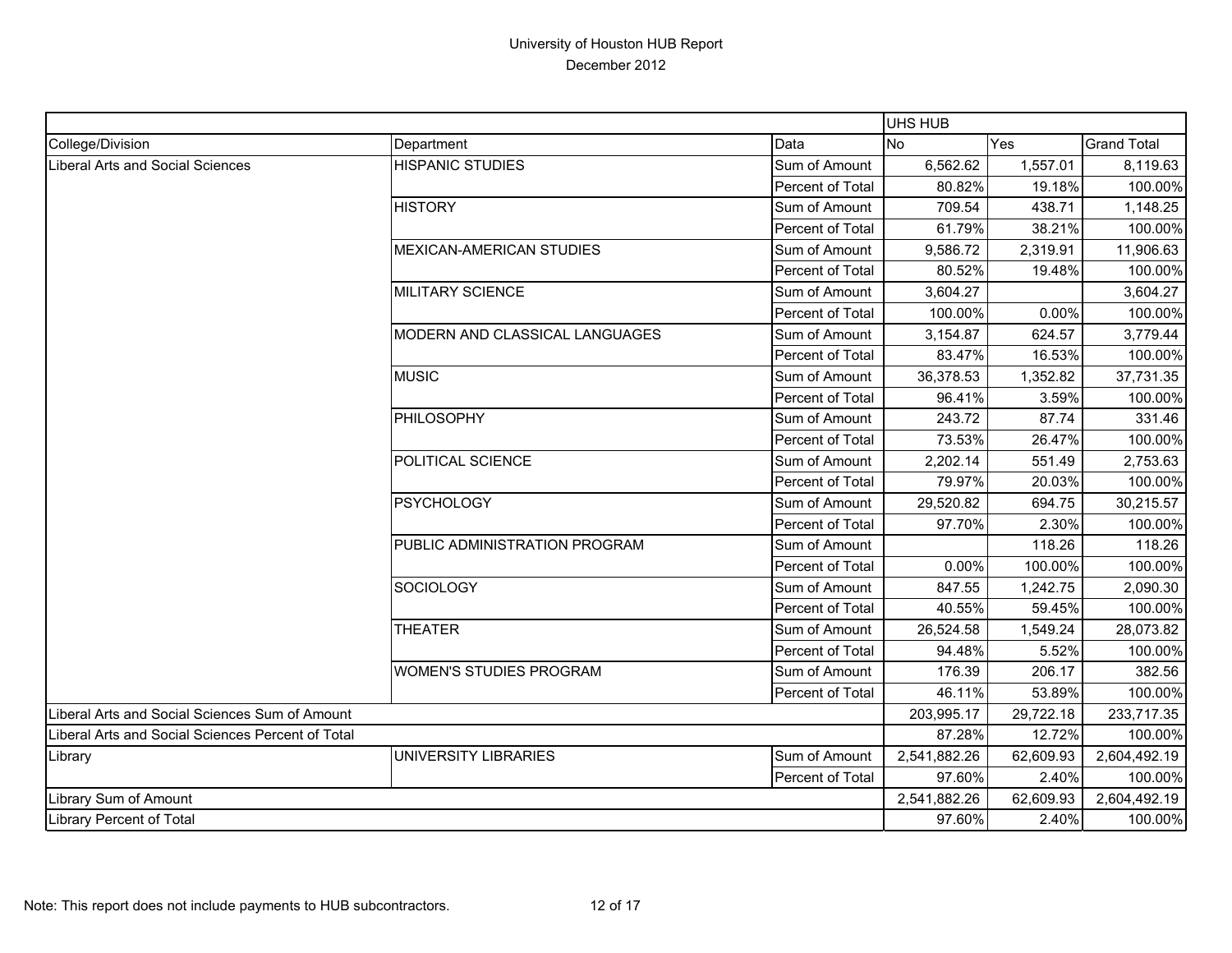|                                                  |                                               |                  | UHS HUB                                                                                     |            |                    |
|--------------------------------------------------|-----------------------------------------------|------------------|---------------------------------------------------------------------------------------------|------------|--------------------|
| College/Division                                 | Department                                    | Data             | <b>No</b>                                                                                   | Yes        | <b>Grand Total</b> |
| Natural Science and Mathematics                  | <b>BIOLOGY &amp; BIOCHEMISTRY</b>             | Sum of Amount    | 97,547.33                                                                                   | 2,529.83   | 100,077.16         |
|                                                  |                                               | Percent of Total | 97.47%                                                                                      | 2.53%      | 100.00%            |
|                                                  | <b>CHEMISTRY</b>                              | Sum of Amount    | 203,162.31                                                                                  | 7,282.21   | 210,444.52         |
|                                                  |                                               | Percent of Total | 96.54%                                                                                      | 3.46%      | 100.00%            |
|                                                  | <b>COMPUTER SCIENCE</b>                       | Sum of Amount    | 18,641.31                                                                                   | 3,186.52   | 21,827.83          |
|                                                  |                                               | Percent of Total | 85.40%                                                                                      | 14.60%     | 100.00%            |
|                                                  | CTR FOR NUCLEAR RECEPTORS & CELL SIGNALING    | Sum of Amount    | 56,958.55                                                                                   | 1,681.66   | 58,640.21          |
|                                                  |                                               | Percent of Total | 97.13%                                                                                      | 2.87%      | 100.00%            |
|                                                  | DEAN, NATURAL SCIENCE & MATHE                 | Sum of Amount    | 27,561.12                                                                                   | 4,038.59   | 31,599.71          |
|                                                  |                                               | Percent of Total | 87.22%                                                                                      | 12.78%     | 100.00%            |
|                                                  | EARTH AND ATMOSPHERIC SCIENCES                | Sum of Amount    | 68,059.24                                                                                   | 3,680.21   | 71,739.45          |
|                                                  |                                               | Percent of Total |                                                                                             |            | 100.00%            |
|                                                  | INST FOR MULTIDIM AIR QUALITY STUDIES (IMAQS) | Sum of Amount    | 94.87%<br>5.13%<br>1,264.05<br>100.00%<br>0.00%<br>6,233.19<br>5,259.85<br>54.23%<br>45.77% | 1,264.05   |                    |
|                                                  |                                               | Percent of Total |                                                                                             |            | 100.00%            |
|                                                  | <b>MATHEMATICS</b>                            | Sum of Amount    |                                                                                             |            | 11,493.04          |
|                                                  |                                               | Percent of Total |                                                                                             |            | 100.00%            |
|                                                  | <b>PHYSICS</b>                                | Sum of Amount    | 54,814.21                                                                                   | 3,308.87   | 58,123.08          |
|                                                  |                                               | Percent of Total | 94.31%                                                                                      | 5.69%      | 100.00%            |
| Natural Science and Mathematics Sum of Amount    |                                               |                  | 534,241.31                                                                                  | 30,967.74  | 565,209.05         |
| Natural Science and Mathematics Percent of Total |                                               |                  | 94.52%                                                                                      | 5.48%      | 100.00%            |
| Optometry                                        | <b>DEAN, OPTOMETRY</b>                        | Sum of Amount    | 9,361.56                                                                                    | 7,811.80   | 17,173.36          |
|                                                  |                                               | Percent of Total | 54.51%                                                                                      | 45.49%     | 100.00%            |
|                                                  | OPT VISION SCIENCES                           | Sum of Amount    | 33,391.82                                                                                   | 206.60     | 33,598.42          |
|                                                  |                                               | Percent of Total | 99.39%                                                                                      | 0.61%      | 100.00%            |
|                                                  | OPTOMETRY CLINIC                              | Sum of Amount    | 93,790.99                                                                                   | 49,070.97  | 142,861.96         |
|                                                  |                                               | Percent of Total | 65.65%                                                                                      | 34.35%     | 100.00%            |
| Optometry Sum of Amount                          |                                               | 136,544.37       | 57,089.37                                                                                   | 193,633.74 |                    |
| Optometry Percent of Total                       |                                               | 70.52%           | 29.48%                                                                                      | 100.00%    |                    |
| Pharmacy                                         | CLINICAL PHARMACY & ADMINISTRA                | Sum of Amount    | 25,212.36                                                                                   | 200.93     | 25,413.29          |
|                                                  |                                               | Percent of Total | 99.21%                                                                                      | 0.79%      | 100.00%            |
|                                                  | <b>DEAN, PHARMACY</b>                         | Sum of Amount    | 22,510.85                                                                                   | 1,172.47   | 23,683.32          |
|                                                  |                                               | Percent of Total | 95.05%                                                                                      | 4.95%      | 100.00%            |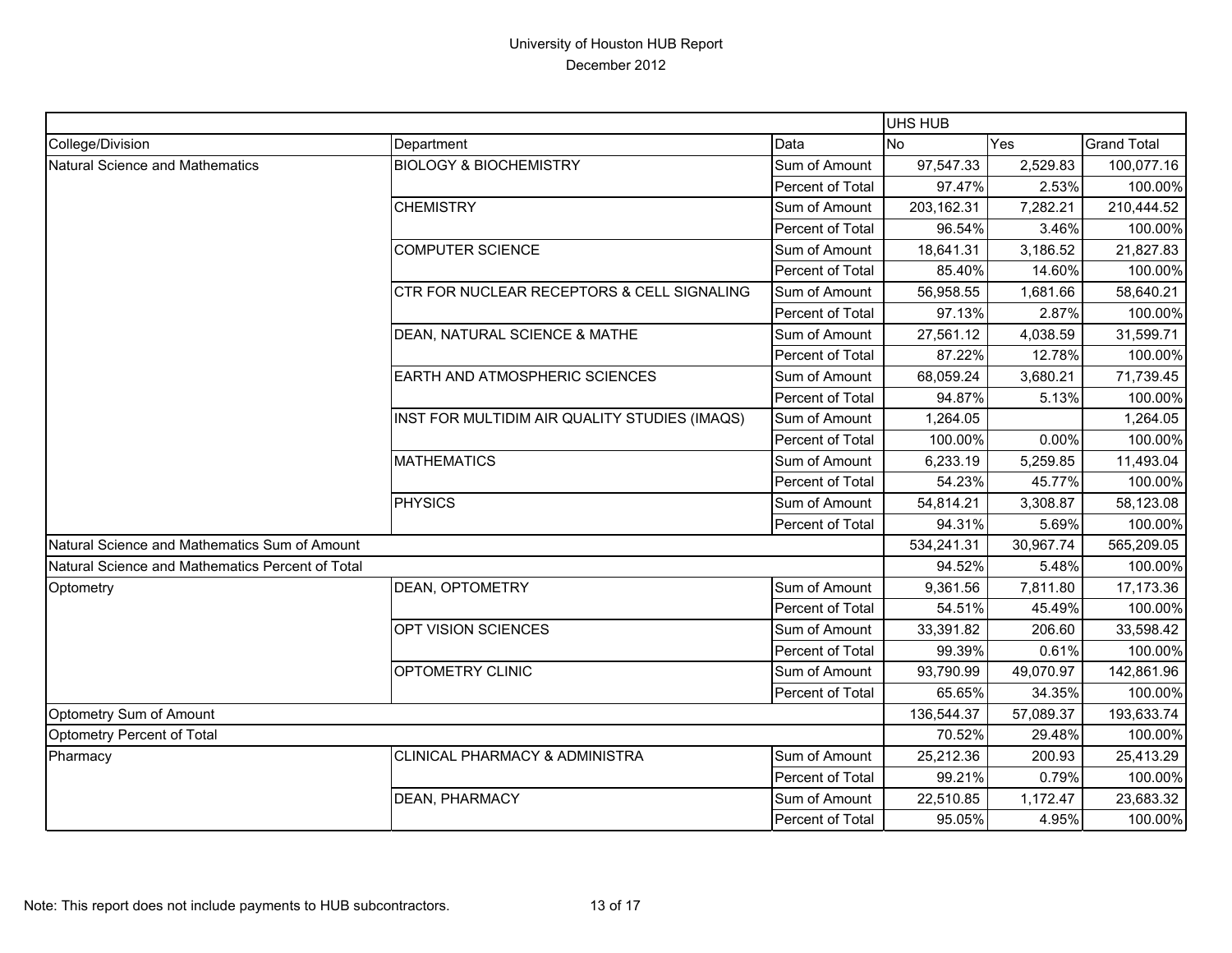|                           |                                         |                  |           | UHS HUB                                                                                                                                                               |                                                     |  |  |
|---------------------------|-----------------------------------------|------------------|-----------|-----------------------------------------------------------------------------------------------------------------------------------------------------------------------|-----------------------------------------------------|--|--|
| College/Division          | Department                              | Data             | <b>No</b> | Yes                                                                                                                                                                   | <b>Grand Total</b>                                  |  |  |
| Pharmacy                  | PHARMACOLOGICAL & PHARMACEUTIC          | Sum of Amount    | 21,579.34 | 334.32                                                                                                                                                                | 21,913.66                                           |  |  |
|                           |                                         | Percent of Total | 98.47%    |                                                                                                                                                                       | 100.00%                                             |  |  |
| Pharmacy Sum of Amount    |                                         | 69,302.55        | 1,707.72  | 71,010.27                                                                                                                                                             |                                                     |  |  |
| Pharmacy Percent of Total |                                         | 97.60%           |           | 100.00%                                                                                                                                                               |                                                     |  |  |
| Research                  | ANIMAL CARE OPERATIONS                  | Sum of Amount    | 21,402.18 |                                                                                                                                                                       | 21,402.18                                           |  |  |
|                           |                                         | Percent of Total | 100.00%   |                                                                                                                                                                       | 100.00%                                             |  |  |
|                           | CENTER FOR ADVANCED MATERIALS           | Sum of Amount    | 2,287.89  | 105.16                                                                                                                                                                | 2,393.05                                            |  |  |
|                           |                                         | Percent of Total | 95.61%    |                                                                                                                                                                       | 100.00%                                             |  |  |
|                           | CTR FOR BIOMED/ENVIRON GENOMIC          | Sum of Amount    |           | 416.07                                                                                                                                                                | 416.07                                              |  |  |
|                           |                                         | Percent of Total | 0.00%     |                                                                                                                                                                       | 100.00%                                             |  |  |
|                           | CTR NEURO AND BIOMECH RESEARCH          | Sum of Amount    | 3,606.81  |                                                                                                                                                                       | 3,606.81                                            |  |  |
|                           |                                         | Percent of Total | 100.00%   |                                                                                                                                                                       | 100.00%                                             |  |  |
|                           | <b>GRANTS AND CONTRACTS</b>             | Sum of Amount    | 35.75     | 1.53%<br>2.40%<br>0.00%<br>4.39%<br>100.00%<br>0.00%<br>0.00%<br>0.00%<br>0.00%<br>0.00%<br>0.00%<br>172.00<br>2.94%<br>0.00%<br>319.98<br>1.20%<br>0.00%<br>4,367.63 | 35.75                                               |  |  |
|                           |                                         | Percent of Total | 100.00%   |                                                                                                                                                                       |                                                     |  |  |
|                           | <b>HOUSTON COASTAL CENTER</b>           | Sum of Amount    | 910.15    |                                                                                                                                                                       | 100.00%<br>910.15<br>100.00%<br>2,395.85<br>100.00% |  |  |
|                           |                                         | Percent of Total | 100.00%   |                                                                                                                                                                       |                                                     |  |  |
|                           | INSTITUTE FOR MOLECULAR DESIGN          | Sum of Amount    | 2,395.85  |                                                                                                                                                                       | 426.84<br>100.00%                                   |  |  |
|                           |                                         | Percent of Total | 100.00%   |                                                                                                                                                                       |                                                     |  |  |
|                           | <b>INSTITUTE FOR NANOENERGY</b>         | Sum of Amount    | 426.84    |                                                                                                                                                                       |                                                     |  |  |
|                           |                                         | Percent of Total | 100.00%   |                                                                                                                                                                       |                                                     |  |  |
|                           | OFFICE OF TECHNOLOGY MANAGEMENT         | Sum of Amount    | 214.87    |                                                                                                                                                                       | 214.87                                              |  |  |
|                           |                                         | Percent of Total | 100.00%   |                                                                                                                                                                       | 100.00%                                             |  |  |
|                           | <b>RESEARCH DIVISION OFFICE</b>         | Sum of Amount    | 5,679.33  |                                                                                                                                                                       | 5,851.33                                            |  |  |
|                           |                                         | Percent of Total | 97.06%    |                                                                                                                                                                       | 100.00%                                             |  |  |
|                           | RESEARCH FINANCIAL SERVICES             | Sum of Amount    | 389.73    |                                                                                                                                                                       | 389.73                                              |  |  |
|                           |                                         | Percent of Total | 100.00%   |                                                                                                                                                                       | 100.00%                                             |  |  |
|                           | <b>RESEARCH INFORMATION CENTER</b>      | Sum of Amount    | 26,444.29 |                                                                                                                                                                       | 26,764.27                                           |  |  |
|                           |                                         | Percent of Total | 98.80%    |                                                                                                                                                                       | 100.00%                                             |  |  |
|                           | RESEARCH POLICIES/COMPLIANCE/COMMITTEES | Sum of Amount    | 868.95    |                                                                                                                                                                       | 868.95                                              |  |  |
|                           |                                         | Percent of Total | 100.00%   |                                                                                                                                                                       | 100.00%                                             |  |  |
|                           | <b>TIMES</b>                            | Sum of Amount    | 20,341.71 |                                                                                                                                                                       | 24,709.34                                           |  |  |
|                           |                                         | Percent of Total | 82.32%    | 17.68%                                                                                                                                                                | 100.00%                                             |  |  |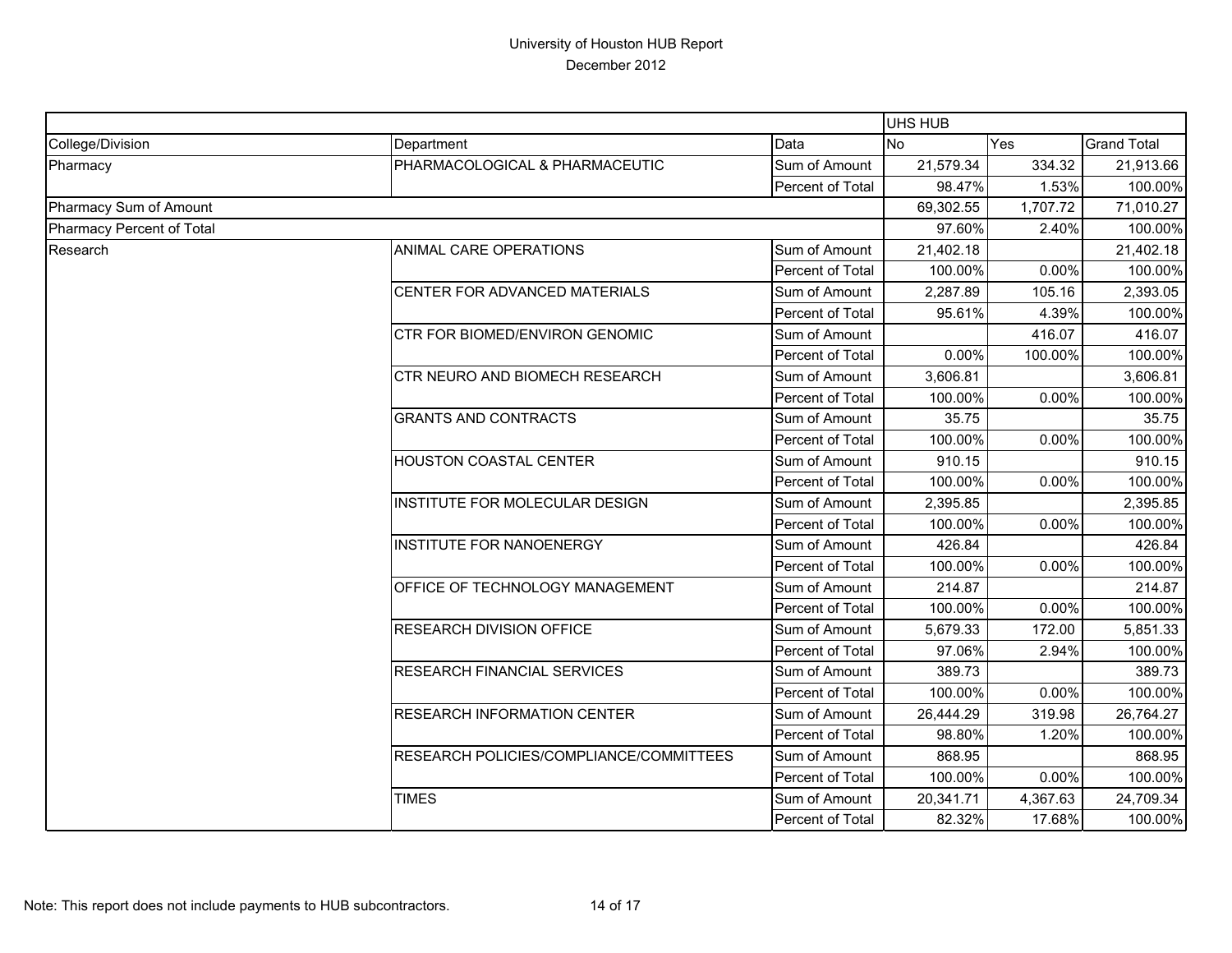|                                  |                                       |                  |            | UHS HUB   |                    |  |  |
|----------------------------------|---------------------------------------|------------------|------------|-----------|--------------------|--|--|
| College/Division                 | Department                            | Data             | <b>INo</b> | Yes       | <b>Grand Total</b> |  |  |
| Research                         | TX CTR SUPERCONDUCTIVITY AT UH        | Sum of Amount    | 63,268.59  | 2,747.81  | 66,016.40          |  |  |
|                                  |                                       | Percent of Total | 95.84%     | 4.16%     | 100.00%            |  |  |
|                                  | TX LEARNING/COMPUTATIONAL CTR         | Sum of Amount    | 30,051.13  | 5,407.08  | 35,458.21          |  |  |
|                                  |                                       | Percent of Total | 84.75%     | 15.25%    | 100.00%            |  |  |
|                                  | TX OBESITY RESEARCH CENTER            | Sum of Amount    | 3,785.99   | 891.37    | 4,677.36           |  |  |
|                                  |                                       | Percent of Total | 80.94%     | 19.06%    | 100.00%            |  |  |
| Research Sum of Amount           |                                       |                  | 182,110.06 | 14,427.10 | 196,537.16         |  |  |
| <b>Research Percent of Total</b> |                                       |                  | 92.66%     | 7.34%     | 100.00%            |  |  |
| <b>Student Affairs</b>           | <b>CAMPUS RECREATION</b>              | Sum of Amount    | 27,268.15  | 124.98    | 27,393.13          |  |  |
|                                  |                                       | Percent of Total | 99.54%     | 0.46%     | 100.00%            |  |  |
|                                  | CENTER FOR STUDENT INVOLVEMENT        | Sum of Amount    | 28,083.46  | 483.70    | 28,567.16          |  |  |
|                                  |                                       | Percent of Total | 98.31%     | 1.69%     | 100.00%            |  |  |
|                                  | CHILDREN'S LEARNING CENTER            | Sum of Amount    | 5,921.55   | 928.86    | 6,850.41           |  |  |
|                                  |                                       | Percent of Total | 86.44%     | 13.56%    | 100.00%            |  |  |
|                                  | <b>COUNSELING AND PSYCH SVCS</b>      | Sum of Amount    | 2,945.24   | 910.81    | 3,856.05           |  |  |
|                                  |                                       | Percent of Total | 76.38%     | 23.62%    | 100.00%            |  |  |
|                                  | <b>CTR FOR LEADERSHIP &amp; FSL</b>   | Sum of Amount    |            | 21.99     | 21.99              |  |  |
|                                  |                                       | Percent of Total | 0.00%      | 100.00%   | 100.00%            |  |  |
|                                  | <b>DEAN OF STUDENTS</b>               | Sum of Amount    | 14,723.21  | 2,410.51  | 17,133.72          |  |  |
|                                  |                                       | Percent of Total | 85.93%     | 14.07%    | 100.00%            |  |  |
|                                  | <b>RELIGION CENTER</b>                | Sum of Amount    | 481.49     | 334.95    | 816.44             |  |  |
|                                  |                                       | Percent of Total | 58.97%     | 41.03%    | 100.00%            |  |  |
|                                  | <b>RESIDENTIAL LIFE &amp; HOUSING</b> | Sum of Amount    | 83,961.28  | 2,175.20  | 86,136.48          |  |  |
|                                  |                                       | Percent of Total | 97.47%     | 2.53%     | 100.00%            |  |  |
|                                  | <b>STUDENT AFFAIRS</b>                | Sum of Amount    | 37,630.55  | 981.36    | 38,611.91          |  |  |
|                                  |                                       | Percent of Total | 97.46%     | 2.54%     | 100.00%            |  |  |
|                                  | <b>STUDENT HEALTH CENTER</b>          | Sum of Amount    | 18,954.45  | 19,144.63 | 38,099.08          |  |  |
|                                  |                                       | Percent of Total | 49.75%     | 50.25%    | 100.00%            |  |  |
|                                  | <b>STUDENT PUBLICATIONS</b>           | Sum of Amount    | 303.96     | 364.92    | 668.88             |  |  |
|                                  |                                       | Percent of Total | 45.44%     | 54.56%    | 100.00%            |  |  |
|                                  | UNIVERSITY CAREER SERVICES            | Sum of Amount    | 256.51     |           | 256.51             |  |  |
|                                  |                                       | Percent of Total | 100.00%    | 0.00%     | 100.00%            |  |  |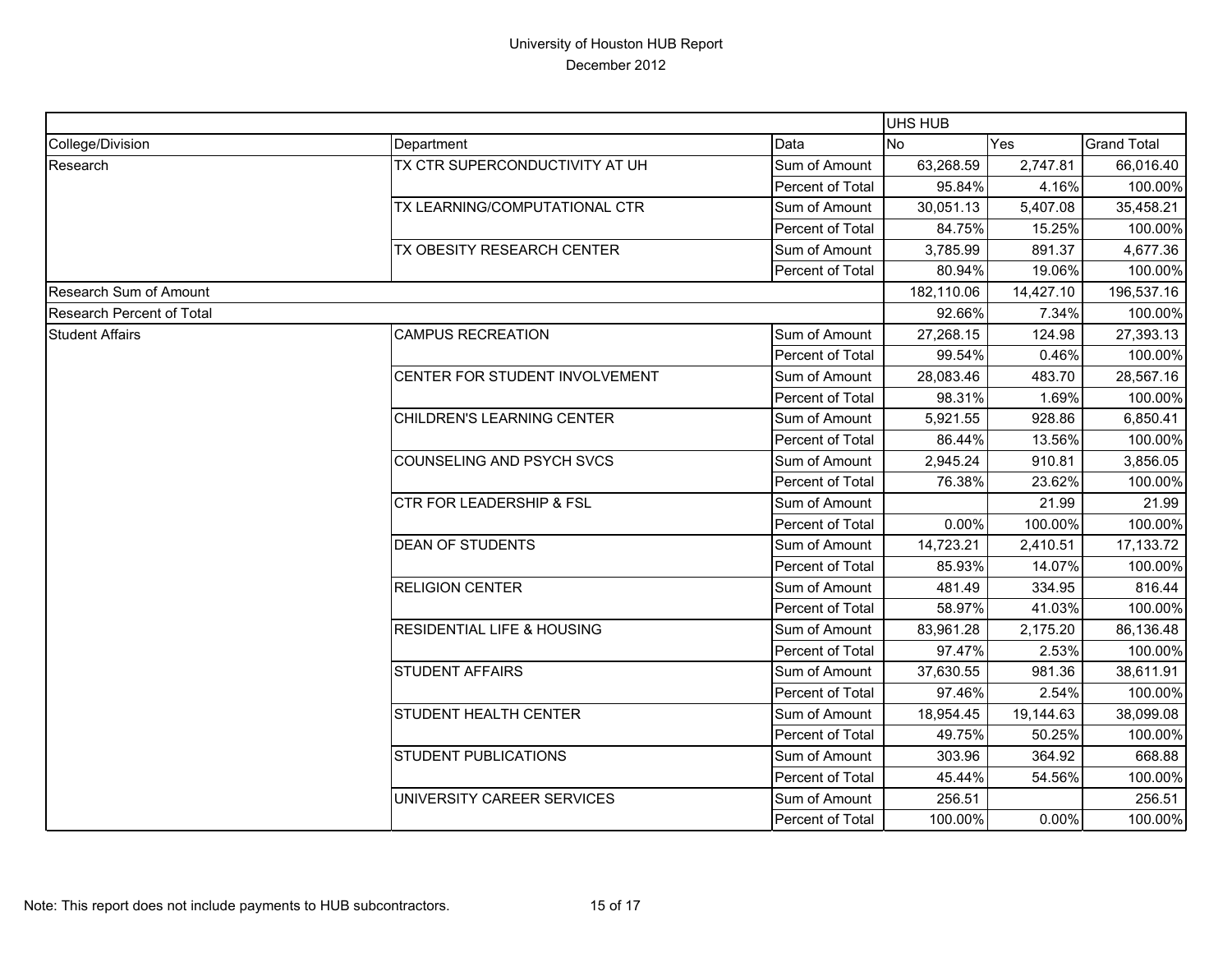|                                         |                                         |                  | UHS HUB    |           |                    |
|-----------------------------------------|-----------------------------------------|------------------|------------|-----------|--------------------|
| College/Division                        | Department                              | Data             | <b>No</b>  | Yes       | <b>Grand Total</b> |
| <b>Student Affairs</b>                  | UNIVERSITY CENTER                       | Sum of Amount    | 8,827.86   | 1,419.56  | 10,247.42          |
|                                         |                                         | Percent of Total | 86.15%     | 13.85%    | 100.00%            |
|                                         | <b>URBAN EXPERIENCE VPSA</b>            | Sum of Amount    | 98.70      | 641.26    | 739.96             |
|                                         |                                         | Percent of Total | 13.34%     | 86.66%    | 100.00%            |
| <b>Student Affairs Sum of Amount</b>    |                                         |                  | 229,456.41 | 29,942.73 | 259,399.14         |
| <b>Student Affairs Percent of Total</b> |                                         |                  | 88.46%     | 11.54%    | 100.00%            |
| Technology                              | CENTER FOR APPLIED TECHNOLOGY           | Sum of Amount    | 105.98     |           | 105.98             |
|                                         |                                         | Percent of Total | 100.00%    | 0.00%     | 100.00%            |
|                                         | CENTER FOR TECHNOLOGY LITERACY          | Sum of Amount    | 982.67     | 562.79    | 1,545.46           |
|                                         |                                         | Percent of Total | 63.58%     | 36.42%    | 100.00%            |
|                                         | <b>CONSTRUCTION MANAGEMENT</b>          | Sum of Amount    | 88.50      | 12.97     | 101.47             |
|                                         |                                         | Percent of Total | 87.22%     | 12.78%    | 100.00%            |
|                                         | DEAN, TECHNOLOGY                        | Sum of Amount    | 4,792.81   | 4,956.91  | 9,749.72           |
|                                         |                                         | Percent of Total | 49.16%     | 50.84%    | 100.00%            |
|                                         | <b>ENGINEERING TECHNOLOGY</b>           | Sum of Amount    | 9,501.96   | 540.38    | 10,042.34          |
|                                         |                                         | Percent of Total | 94.62%     | 5.38%     | 100.00%            |
|                                         | HUMAN DEVELOP AND CONSUMER SCI          | Sum of Amount    | 5,726.58   | 564.17    | 6,290.75           |
|                                         |                                         | Percent of Total | 91.03%     | 8.97%     | 100.00%            |
|                                         | <b>INFORMATION &amp; LOGISTICS TECH</b> | Sum of Amount    | 4,719.24   | 2,039.19  | 6,758.43           |
|                                         |                                         | Percent of Total | 69.83%     | 30.17%    | 100.00%            |
|                                         | TX MANUFACTURING ASSISTANCE CTR (TMAC)  | Sum of Amount    |            | 89.65     | 89.65              |
|                                         |                                         | Percent of Total | 0.00%      | 100.00%   | 100.00%            |
| Technology Sum of Amount                |                                         |                  | 25,917.74  | 8,766.06  | 34,683.80          |
| <b>Technology Percent of Total</b>      |                                         |                  | 74.73%     | 25.27%    | 100.00%            |
| <b>University Advancement</b>           | <b>ANNUAL GIVING</b>                    | Sum of Amount    | 27,657.95  |           | 27,657.95          |
|                                         |                                         | Percent of Total | 100.00%    | 0.00%     | 100.00%            |
|                                         | <b>DEVELOPMENT</b>                      | Sum of Amount    | 5,280.39   | 3,412.53  | 8,692.92           |
|                                         |                                         | Percent of Total | 60.74%     | 39.26%    | 100.00%            |
|                                         | MARKETING-ADVANCEMENT                   | Sum of Amount    | 164,631.83 | 1,095.00  | 165,726.83         |
|                                         |                                         | Percent of Total | 99.34%     | 0.66%     | 100.00%            |
|                                         | PLANNED GIVING                          | Sum of Amount    | 537.92     |           | 537.92             |
|                                         |                                         | Percent of Total | 100.00%    | 0.00%     | 100.00%            |